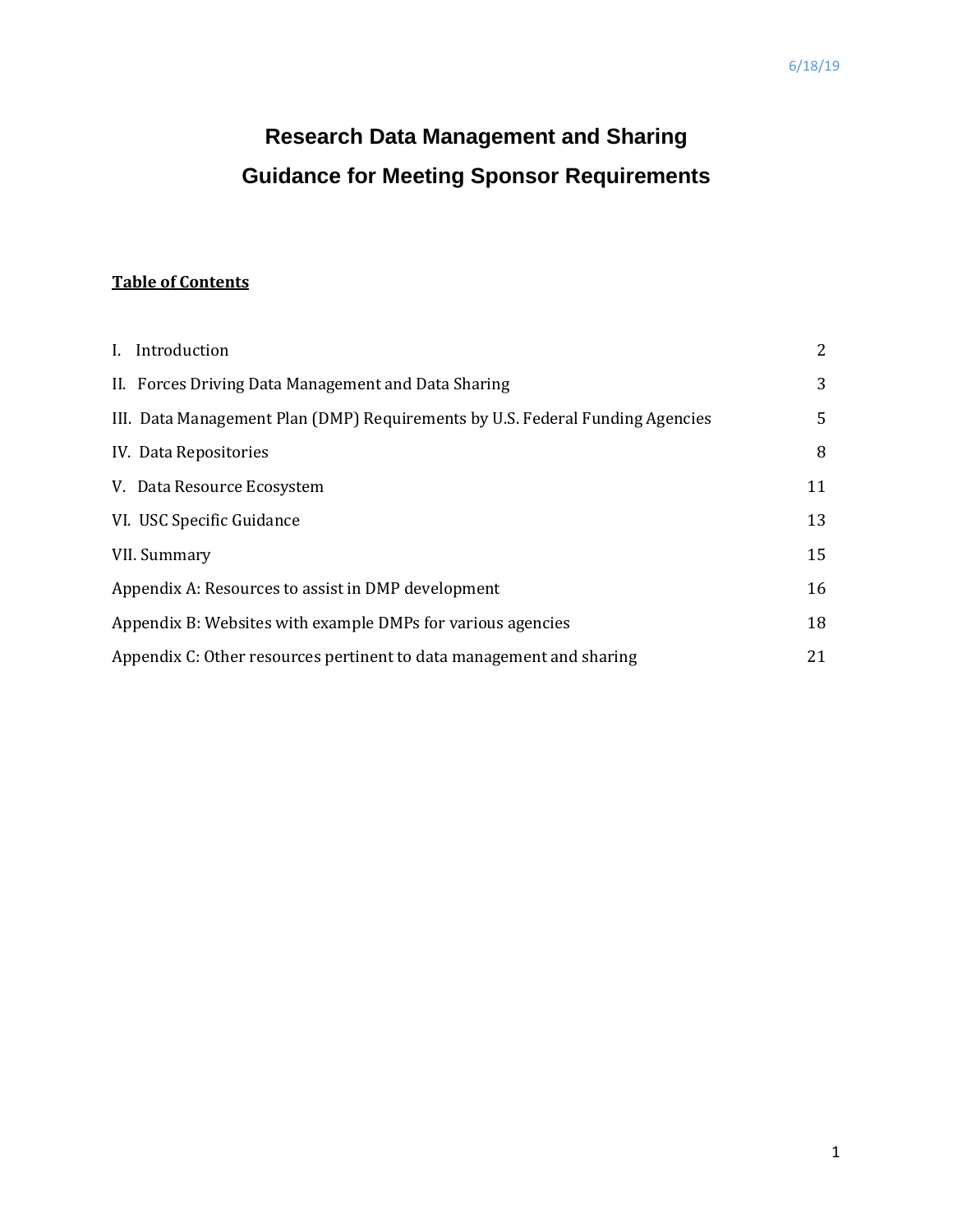# **I. Introduction**

Data management and sharing are now required by many research sponsors to:

- (1) expedite scientific progress through collaborative efforts among research communities, and within research teams;
- (2) increase confidence and integrity in research by enabling others to test and validate research; and
- (3) share research results for public benefit.

These efforts fall within the scope of *Open Science* and *Open Scholarship,* which might be viewed as an extension of *Open Access* policies, requiring the sharing of research publications for public benefit.

At USC, careful data sharing and data management are strongly encouraged. These are key elements for achievin[g rigor and transparency in research,](https://research.usc.edu/rigor-transparency-and-reproducibility/) and for supporting research reproducibility. These are also essential for supporting collaborative scholarship, as reflected in USC's standards fo[r attribution and authorship](https://academicsenate.usc.edu/files/2015/08/URC-on-Authorship-and-Attribution.pdf) and the USC initiative for [creativity and](https://research.usc.edu/for-investigators/creativity-and-collaboration-in-the-academy/)  [collaboration](https://research.usc.edu/for-investigators/creativity-and-collaboration-in-the-academy/) in scholarship.

Because effective data management and sharing require effort, it is important to develop plans that are realistic and achievable, and to provide the maximum opportunity to leverage cooperative efforts within research communities. Data management and sharing should adhere to the "FAIR" [Principles"](https://www.force11.org/fairprinciples) (see Section IV), meaning:

- Findable
- Accessible
- Interoperable, and
- Reusable

Fulfilling these principles requires more than simply storing large quantities of experimental data on servers, which may have little value to others. Data management also requires curation through metadata that helps others use and understand primary data. Ideally, the metadata follows standards created within research communities. It is also important to fully document experimental methodologies, the hypotheses as they are created (not just retrospectively after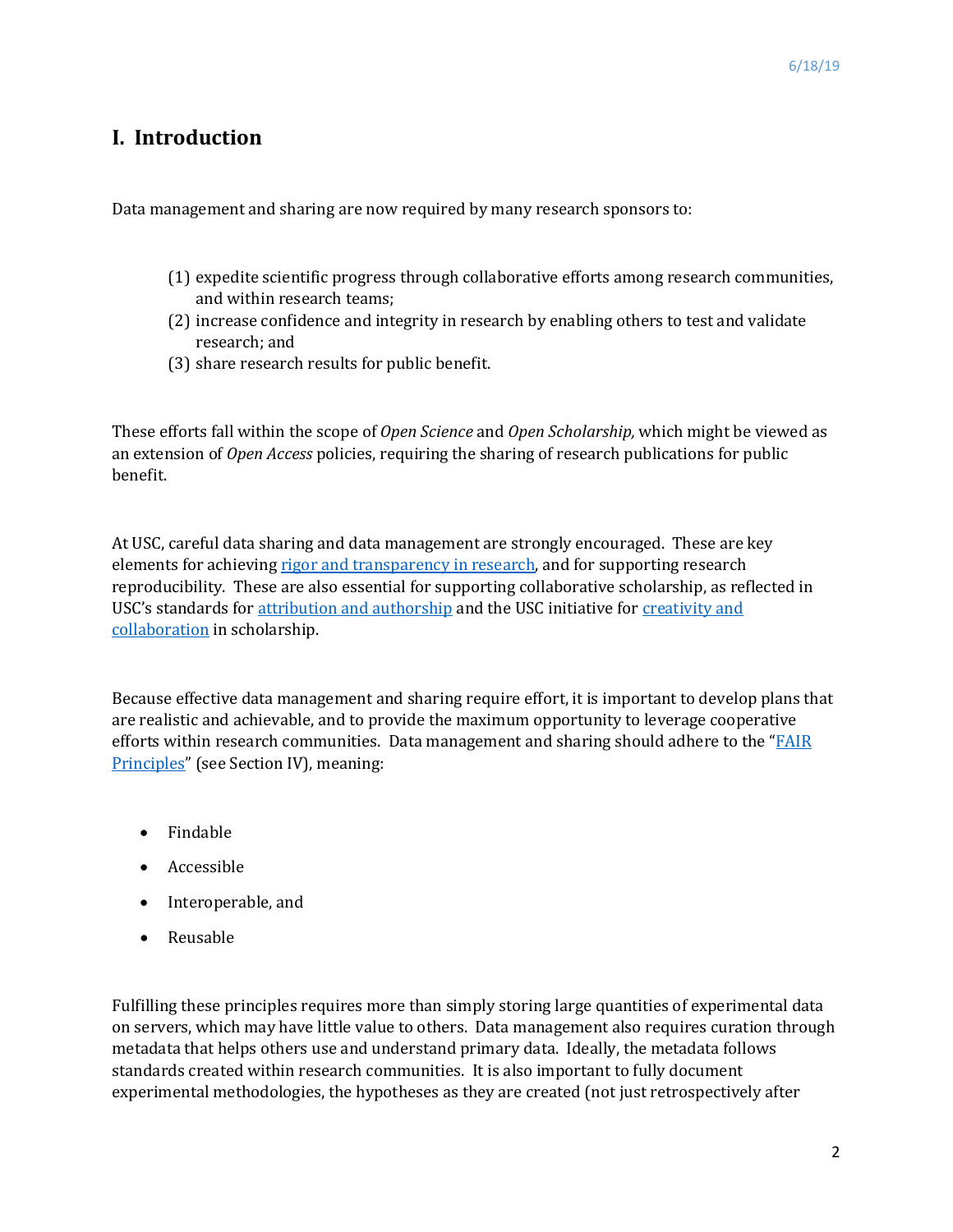conclusion of experiments) and to link data to publications, so that readers can understand and evaluate the bases of research articles. Last, data privacy, security, long-term archival and intellectual property ownership should all be considered.

Just as importantly, data management must be communicated within the project team as soon as the project commences so that everyone knows how to execute the plan, beginning with data capture through defined standards. Throughout the project, the plan must be monitored to ensure that it is followed. And once the project is completed, the data must be archived for persistent availability.

As general references, refer to:

- [Open Science Framework](http://help.osf.io/m/bestpractices/l/618674-creating-a-data-management-plan-dmp)
- [Data Management Plan Tool](https://dmptool.org/)
- [SPARC](https://sparcopen.org/)
- Digital.usc.edu
- [ICPSR Guidelines](https://www.icpsr.umich.edu/icpsrweb/content/deposit/guide/)

To summarize, a well-crafted data management and sharing plan provides these benefits:

- More positive assessment of proposals, increasing the likelihood of sponsor funding
- Advancement of research through collaborative efforts
- Scientific integrity, enabling validation and replication of research.

# **II. Forces Driving Data Management and Data Sharing**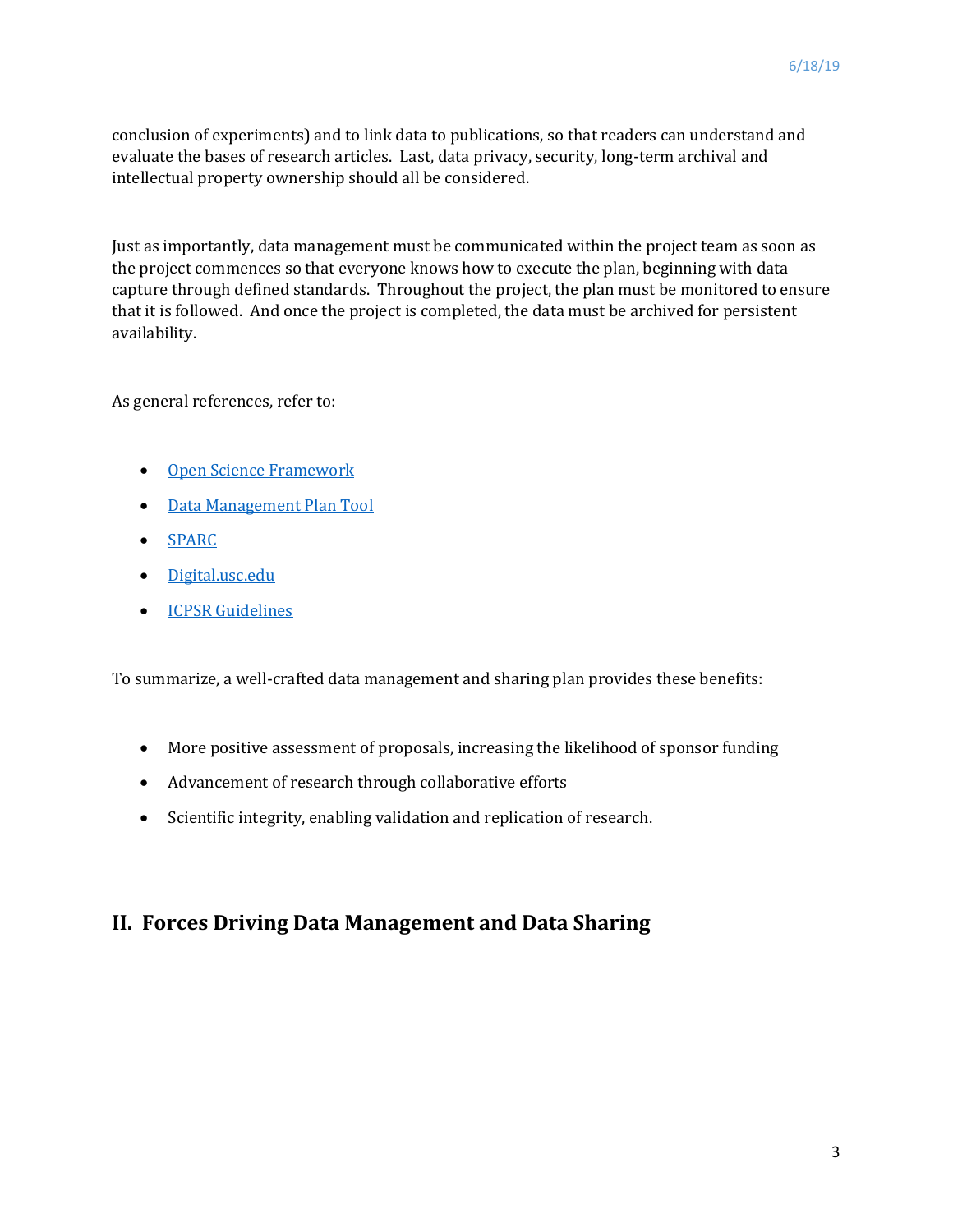The year 2002 was estimated to be when more information was stored in digital than in analog format (the "beginning of the digital age").<sup>1</sup> Reflecting this shift in information generation, transmission, storage and processing, agencies of the U.S. government - as well as professional organizations, publishers, libraries, and international organizations – have been working toward new ways to share research data. Examples of the growth in research data follow:

- Th[e Large-aperture Synoptic Survey Telescope](https://en.wikipedia.org/wiki/Large_Synoptic_Survey_Telescope) (LSST) with 1.2 petabytes/year
- CyroEMs with terabytes/day

 $\overline{a}$ 

• Some DOE Office of Science['s user facilities](https://science.energy.gov/news/featured-articles/2017/08-16-17/) with >1 terabyte/second

The evolving digital capability in data transmission, processing and storage is depicted in Table 1.

<span id="page-3-0"></span><sup>1</sup> IBM has estimated digital data generation as doubling in 20 years in the 1950s, in 10 years in 70s, in 8 years in the 90s, in 1 year in 1917 and projected it to be every 12 hours with full implementation of the internet of things.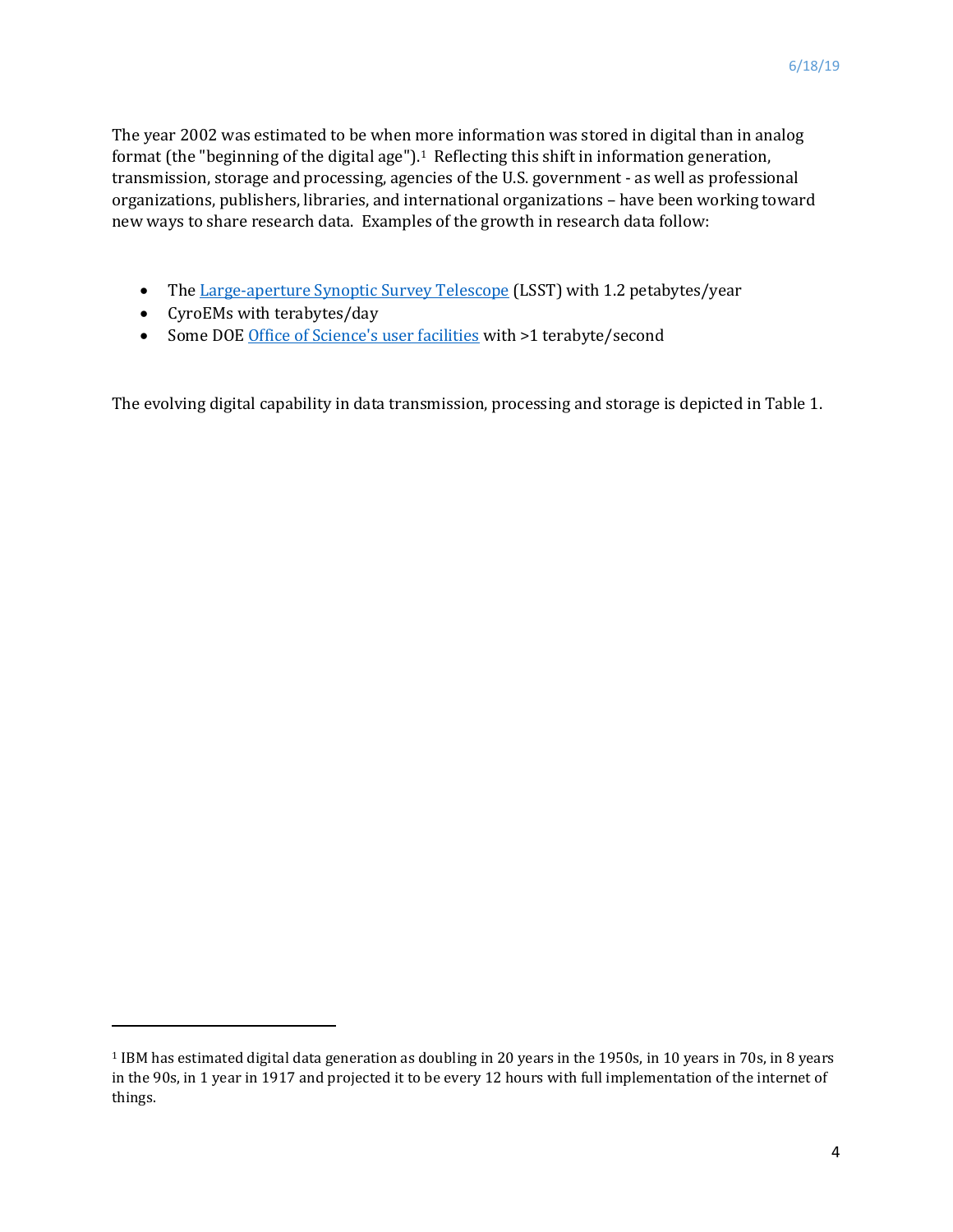|      | Transmission        |  | Processing              | Storage                     |
|------|---------------------|--|-------------------------|-----------------------------|
|      | (bits/sec)          |  | (FLOPS)                 | (Bytes)                     |
| 1940 |                     |  | $0.5$ Kilo $(103)$      |                             |
| 1950 |                     |  |                         |                             |
| 1960 | $0.3$ Kilo $(10^3)$ |  |                         |                             |
| 1970 |                     |  | Mega (10 <sup>6</sup> ) |                             |
| 1980 | 20 Kilo             |  | Giga $(10^9)$           | 3 Exa (10 <sup>18</sup> )   |
| 1990 |                     |  | Tera (1012)             |                             |
| 2000 | 100 Kilo            |  |                         |                             |
| 2010 | 1 Giga              |  | Peta (1015)             | 300 Exa                     |
| 2020 | 20 Giga             |  | Exa $(10^{18})$         | Cloud (virtually unlimited) |

#### **Table 1: Evolution of digital data capability**

In parallel to the hardware evolution, continuing progress in machine learning, deep learning, artificial intelligence and virtual reality technologies will contribute to transformational changes in data utilization. For instance, toward that goal NIH sponsored a workshop ["Harnessing Artificial](https://datascience.nih.gov/news/nih-workshop-harnessing-artificial-intelligence-and-machine-learning-advance-biomedical)  [Intelligence and Machine Learning to Advance Biomedical Research"](https://datascience.nih.gov/news/nih-workshop-harnessing-artificial-intelligence-and-machine-learning-advance-biomedical) in June 2018 and NSF has instituted its "Big Idea" on Harnessing the Data Revolution.

National and International science and engineering organizations are working to manage the transition to digital data. In the U.S., the development of standards for data reporting and storage are being addressed by th[e National information Standards Organization](https://www.niso.org/) (created in 1939). It identifies, develops, maintains, and publishes technical standards to manage information in today's continually changing digital environment. NISO is accredited by the [American National Standards](https://webstore.ansi.org/?source=msn&adgroup=ansi_standards&msclkid=fdc50cc59d361ee65057504f0f18705b&utm_source=bing&utm_medium=cpc&utm_campaign=ANSI%20Standards&utm_term=ANSI&utm_content=ANSI%20Standards)  [Institute](https://webstore.ansi.org/?source=msn&adgroup=ansi_standards&msclkid=fdc50cc59d361ee65057504f0f18705b&utm_source=bing&utm_medium=cpc&utm_campaign=ANSI%20Standards&utm_term=ANSI&utm_content=ANSI%20Standards) (ANSI) and serves as the U.S. technical advisory group to the ISO Technical Committee 46.

When it was instituted in 1947, the [International Standards Organization](https://www.iso.org/home.html) (ISO), established a [Technical Committee 46: Information and Documentation.](https://www.iso.org/committee/48750.html) TC46 addresses standardization of practices relating to libraries, documentation and information centres, publishing, archives, records management, museum documentation, indexing and abstracting services, and information science. It has working groups addressing a) document storage and conditions for preservation, b) archives/records management and c) technical interoperability. [Example standards](https://www.iso.org/committee/48856/x/catalogue/) for digital data are:

• ISO 13008:2012 Information and documentation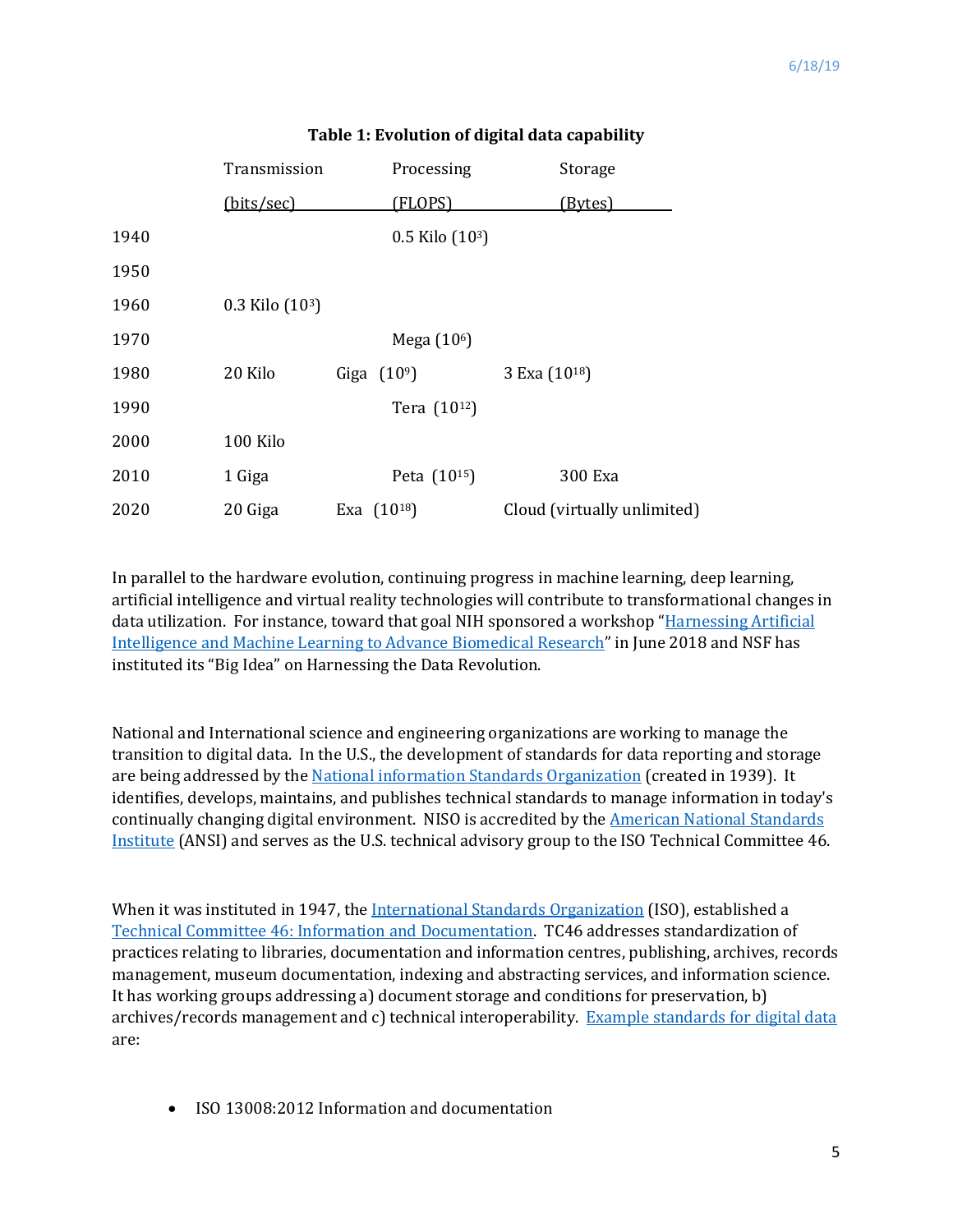Digital records conversion and migration process

- ISO/TR 13028:2010 Information and documentation Implementation guidelines for digitization of records
- ISO 17068:2017 Information and documentation Trusted third party repository for digital records

Simultaneous to the push from the science and engineering publishing communities, governments have been responding to the transition to digital data. In the U.S. the White House Office of Science and Technology Policy released a memorandum in 2013 entitled "Increasing Access to the Results [of Federally Funded Scientific Research.](https://r.search.yahoo.com/_ylt=AwrUi6bLhopcOCIAMgcPxQt.;_ylu=X3oDMTByb2lvbXVuBGNvbG8DZ3ExBHBvcwMxBHZ0aWQDBHNlYwNzcg--/RV=2/RE=1552611148/RO=10/RU=https%3a%2f%2fobamawhitehouse.archives.gov%2fblog%2f2016%2f02%2f22%2fincreasing-access-results-federally-funded-science/RK=2/RS=EHc0oQN.ov7PWv7lMWo6cbwP5gk-)" In the same year the European Commission established th[e Research Data Alliance](https://www.rd-alliance.org/groups/dmp-common-standards-wg) (RDA) - an international community-driven organization building the social and technical infrastructure to enable data sharing.

The U.S. science and engineering data management efforts have been influenced by U.S. Federal government interest in public access to the results of federal funding. The Office of Management and Budget (OMB) issued an [Open Data Policy](https://obamawhitehouse.archives.gov/the-press-office/2013/05/09/executive-order-making-open-and-machine-readable-new-default-government-) and a [Project Open Data](https://project-open-data.cio.gov/) in 2013. The 2014 DATA Act [\(Digital Accountability and Transparency Act,](https://www.datacoalition.org/issues/data-act/) Public Law No. 113-101) directed that government expenditure data be made more available (i.e., the grant funding "input"), but by implication, it also motivated attention to the "output" – science / engineering / medicine papers and data.

# **III. Data Management Plan (DMP) Requirements by U.S. Federal Funding Agencies**

Science funders, publishers and governmental agencies are frequently requiring data management and stewardship goals. Under the Research Data Alliance, a [DMP Common Standards Working](https://www.rd-alliance.org/groups/dmp-common-standards-wg)  [Group](https://www.rd-alliance.org/groups/dmp-common-standards-wg) was launched in 2017; the specific focus of this working group is on developing a common information model and specifying access mechanisms that make DMPs machine-actionable. A set of recommendations is expected in 2019. Also in 2017, the California Digital Library received an NSF Grant for Actionable Data Management Plans.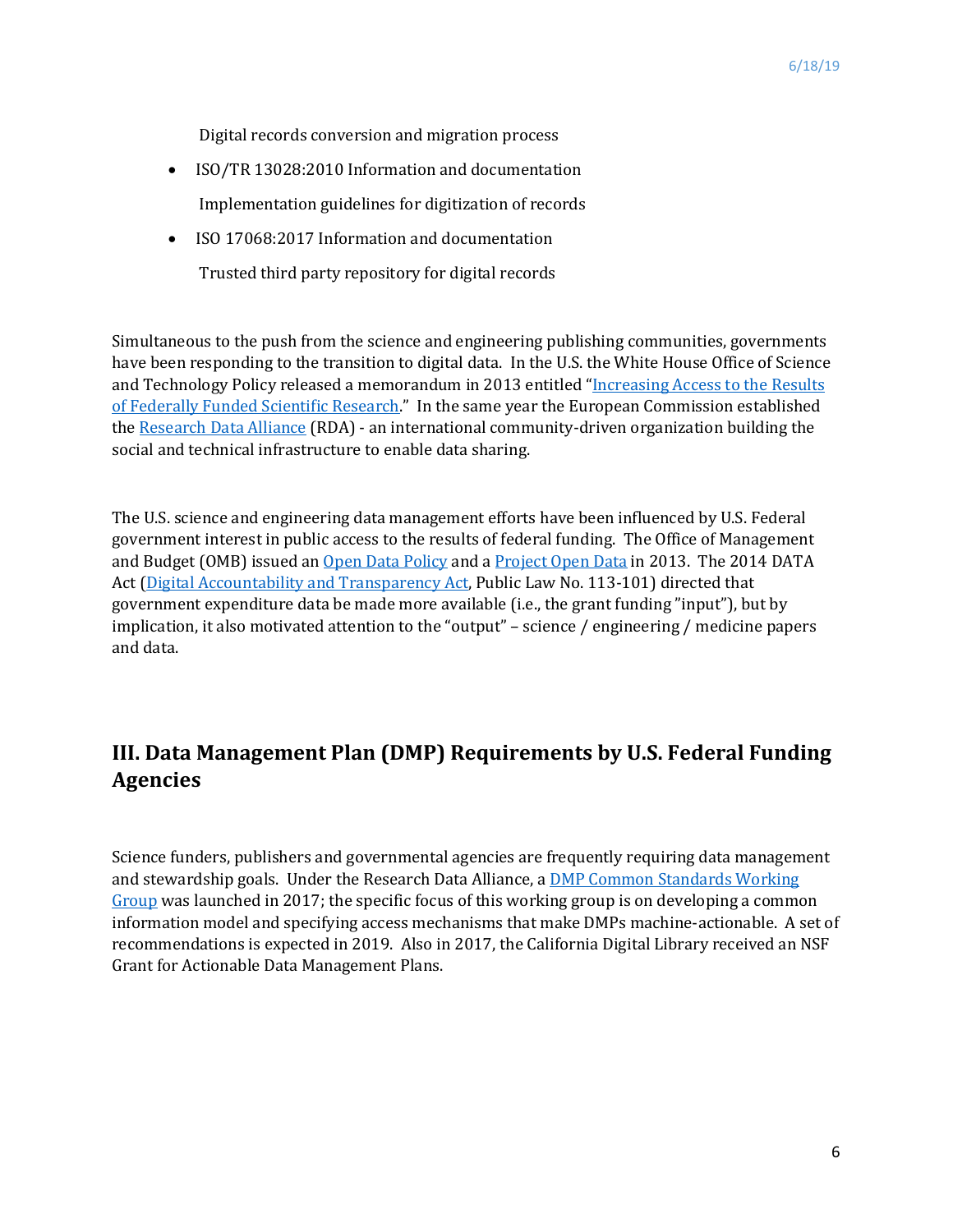Good data management is a conduit to knowledge discovery and innovation and, therefore, publishers and research sponsors require data management and stewardship.[2](#page-6-0) The following provides general sponsor requirements. Please read individual solicitations for unique expectations.

#### National Science Foundation

In 2010 [NSF](https://www.nsf.gov/bfa/dias/policy/dmp.jsp) announced it would start requiring data management plans for proposals. The NSF [data management plan requirements](https://www.nsf.gov/bfa/dias/policy/dmp.jsp) can be summarized by:

- Types of Data Produced
	- o What types of data (experimental, computational, or text-based), metadata, samples, physical collections, models, software, curriculum materials, and other materials will be collected and/or generated in the course of the project?
	- o What descriptions of the metadata are needed to make the actual data products useful and reproducible
	- o For collaborative proposals, describe the roles and responsibilities of all parties with respect to the management of data
- Data and Metadata Standards
	- o In what format and/or media will the data or products be stored
	- o Where data are stored in not generally accessible formats, how may the data be converted to more accessible formats
	- o Solutions and remedies to providing data in an accessible format should be offered with minimal added cost.
- Policy for Re-use, Re-distribution, Derivatives
	- o What are your policies regarding the use of data provided via general access or sharing?
	- o Practices for appropriate protection of privacy, confidentiality, security, intellectual property, and other rights
- Policies for Access and Sharing
	- o What approaches will be used to make data available and accessible to others, including any pertinent metadata
	- o What plans, if any, are in place for providing access to data
	- o Where no data or sample repository, metadata should be prepared and made publicly available
- Plans for Archiving and Preservation

 $\overline{\phantom{a}}$ 

- o When and how will data be archived and how will access be preserved over time?
- o A plan to transfer digitized information to new storage media or devices as technological standards or practices change?

<span id="page-6-0"></span><sup>2</sup> Comment: The FAIR Guiding Principles for Scientific Data Management and Stewardship. Mark D. Wilkinson et.al., Scientific Data 3:1600018 | DOE: 10.1038/sdata.2016.18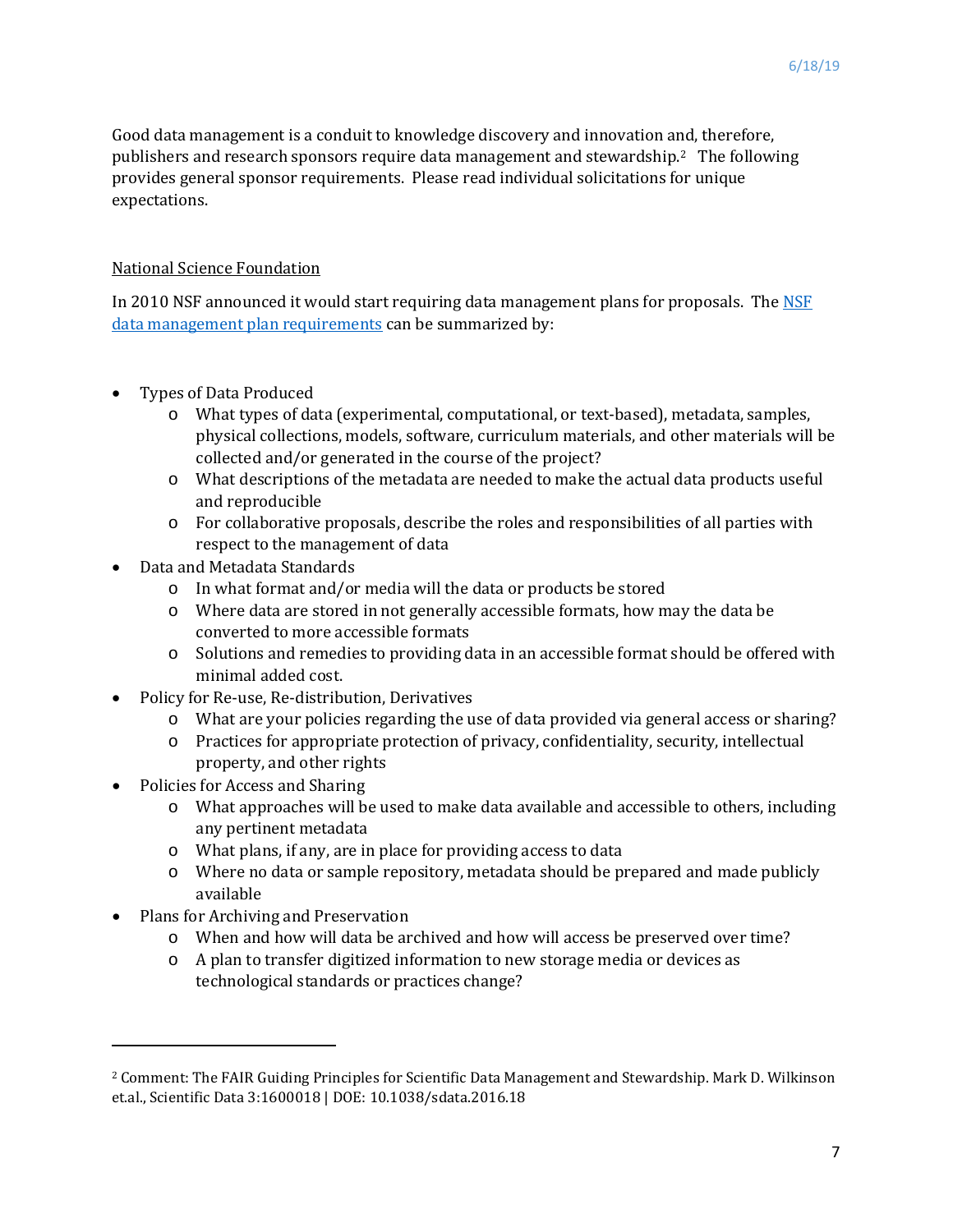- o Will there be an easily accessible index that documents where all archived data are stored and how they can be accessed?
- Post Award Management
	- $\circ$  After an award is made, the PI(s) must manage their data as described in the DMP and will be monitored primarily through the normal Annual and Final Report process and through evaluation of subsequent proposals.

Many of the requirements listed above reflect the international efforts toward developing machine actionable data repositories (see Section IV).

#### National Institutes of Health

The National Institutes of Health (NIH) developed [a data sharing policy](https://grants.nih.gov/grants/policy/data_sharing/) that went into effect beginning in 2003 for applicants seeking NIH funding of \$500K or more in direct costs in any one year. The policy expects final research data from NIH-supported research efforts to be made available to other investigators. It includes data from: basic research, clinical studies, surveys, and other types of research. Subsequently NIH has released a [Plan for Increasing Access to Scientific](https://grants.nih.gov/policy/sharing.htm)  Publications and Digital [Scientific Data from NIH Funded Scientific Research](https://grants.nih.gov/policy/sharing.htm) in Feb 2015 and a [Strategic Plan for Data Science](https://datascience.nih.gov/strategicplan) in 2018.In the fall of 2018, NIH issued a [request for information on](https://grants.nih.gov/grants/guide/notice-files/NOT-OD-19-014.html)  [data sharing](https://grants.nih.gov/grants/guide/notice-files/NOT-OD-19-014.html) that is expected to result in broadened requirements, likely requiring at a minimum that all primary data associated with charts and tables in publications be made available to others.

NIH applicants who are planning to share data are instructed to describe briefly:[3](#page-7-0)

- expected schedule for data sharing
- format of the final dataset

l

- documentation to be provided
- whether or not any analytic tools also will be provided
- mode of data sharing (e.g., personal website, data archive,...)
- whether a data sharing agreement be required, including criteria for who can receive the data and any conditions on its use
- precise content and level of detail to be included in a data-sharing plan depends on several factors, such as whether or not the investigator is planning to share data, the size and complexity of the dataset, and the like.

The NIH Website shows three examples, each a paragraph long.

<span id="page-7-0"></span><sup>3</sup> https://grants.nih.gov/grants/policy/data\_sharing/data\_sharing\_guidance.htm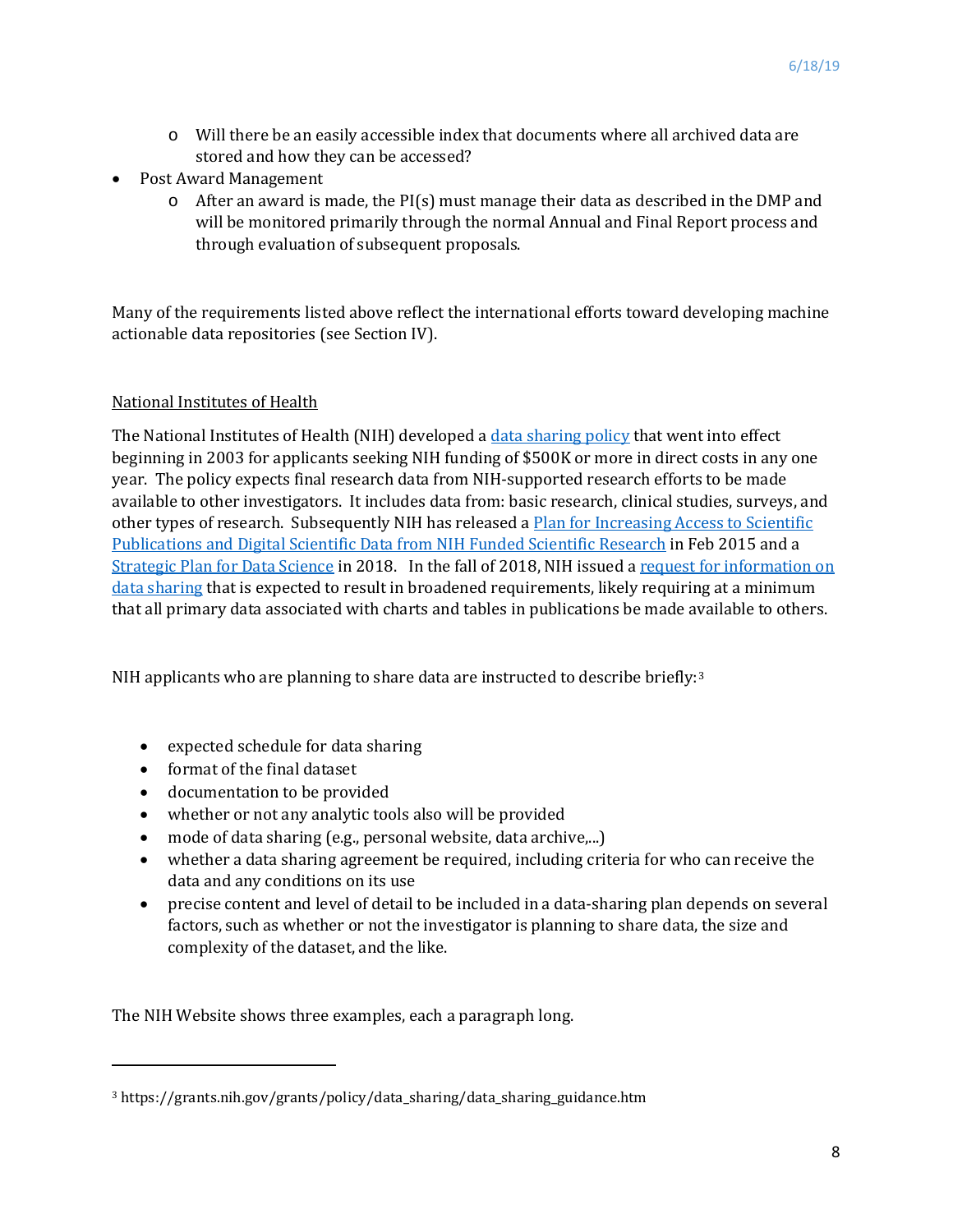While the elements of a data management plan tend to be consistent across agencies, the length (see Table 2) and the organization of the content varies.

| Table 2. Length of Data Management Plan for Various US Federal Agency |
|-----------------------------------------------------------------------|
|-----------------------------------------------------------------------|

| <b>Agency</b>                                        | Length          |
|------------------------------------------------------|-----------------|
| National Institutes of Health (NIH)                  | paragraph       |
| National Science Foundation (NSF)                    | 2 pages         |
| Department of Energy (DOE)                           | 2 pages         |
| Dept of Education, Inst of Education Sciences (IES)  | 5 pages         |
| National Aeronautics and Space Admin (NASA)          | 8000 characters |
| National Oceanographic and Atmosphere Admin (NOAA)   | 2 pages         |
| USDA, National Inst Food and Agriculture<br>(NIFA)   | 2 pages         |
| National Endowment of Humanities (NEH)               | 2 pages         |
| Dept of Justice, National Institute of Justice (NIJ) | 2 pages         |
| Dept of Def (DOD, mostly ignored, but when included) | 2 pages         |
| Dept of Interior, Joint Fire Science Program         | 2 pages         |
| Dept of Interior, US Geological Survey               | unspecified     |
| Dept of Homeland Security (no mention of DMP)        |                 |

A number of resources are available to assist in the development of data management plans, some with examples of successful plans. Prime resources, such as **DMPTool**, are provided in Appendix A. Websites with a number of example DMPs are provfded in Appendix B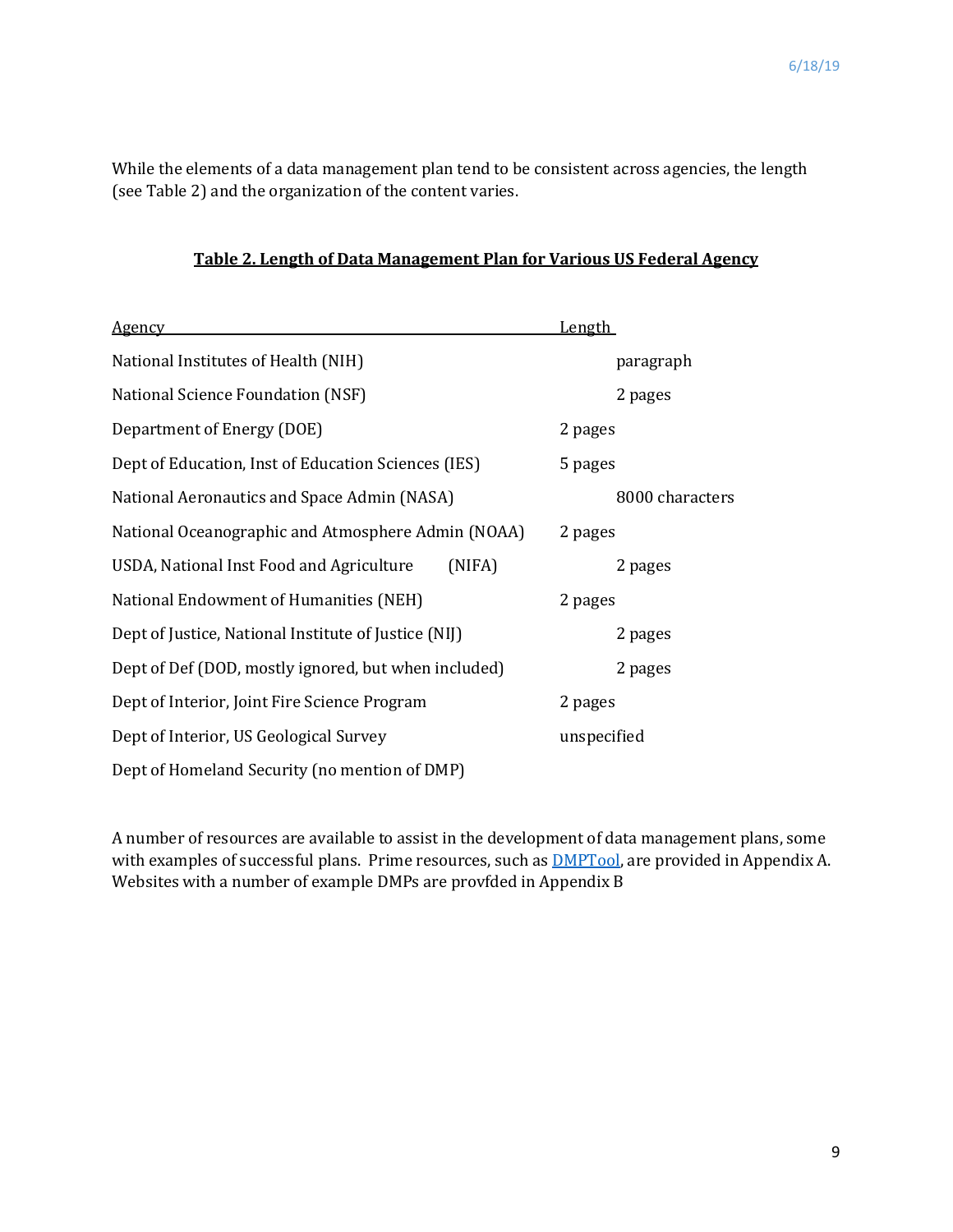# **IV. Data Repositories**

For certain types of important digital objects, there are already well-curated, deeply-integrated, special-purpose repositories such as Genbank3, Worldwide Protein Data Bank (wwPDB4), and UniProt5 in the life sciences; Space Physics Data Facility (SPDF), and Set of Identifications, Measurements and Bibliography for Astronomical Data (SIMBAD6) in the space sciences.[4](#page-9-0)

Looking to extend this to other d[ata](#page-9-1) archives, a 2014 Workshop was organized by a Future of [Research Communications](https://www.force11.org/about) group.5 It focused on 'machine actionable' to indicate a continuum of possible states wherein a digital object provides increasingly more detailed information to an autonomously acting, computational data explorer. The workshop developed a recommended suite of requirements for data repositories, with the acronym FAIR:

To be **F**indable:

- F1. (meta)data are assigned a globally unique and persistent identifier
- F2. data are described with rich metadata (defined by R1 below)
- F3. metadata clearly and explicitly include the identifier of the data it describes
- F4. (meta)data are registered or indexed in a searchable resource

#### To be **A**ccessible**:**

- A1. (meta)data are retrievable by their identifier using a standardized communications protocol
- A1.1 the protocol is open, free, and universally implementable
- A1.2 the protocol allows for an authentication and authorization procedure, where necessary
- A2. metadata are accessible, even when the data are no longer available

To be **I**nteroperable:

 $\overline{\phantom{a}}$ 

I1. (meta)data use a formal, accessible, shared, and broadly applicable language for knowledge representation.

<span id="page-9-0"></span><sup>4</sup> Comment: The FAIR Guiding Principles for Scientific Data Management and Stewardship. Mark D. Wilkinson et.al., Scientific Data 3:1600018 | DOE: 10.1038/sdata.2016.18

<span id="page-9-1"></span><sup>5</sup> The organizers of this workshop included Eduard Hovy who, at the time, was working for ISI at USC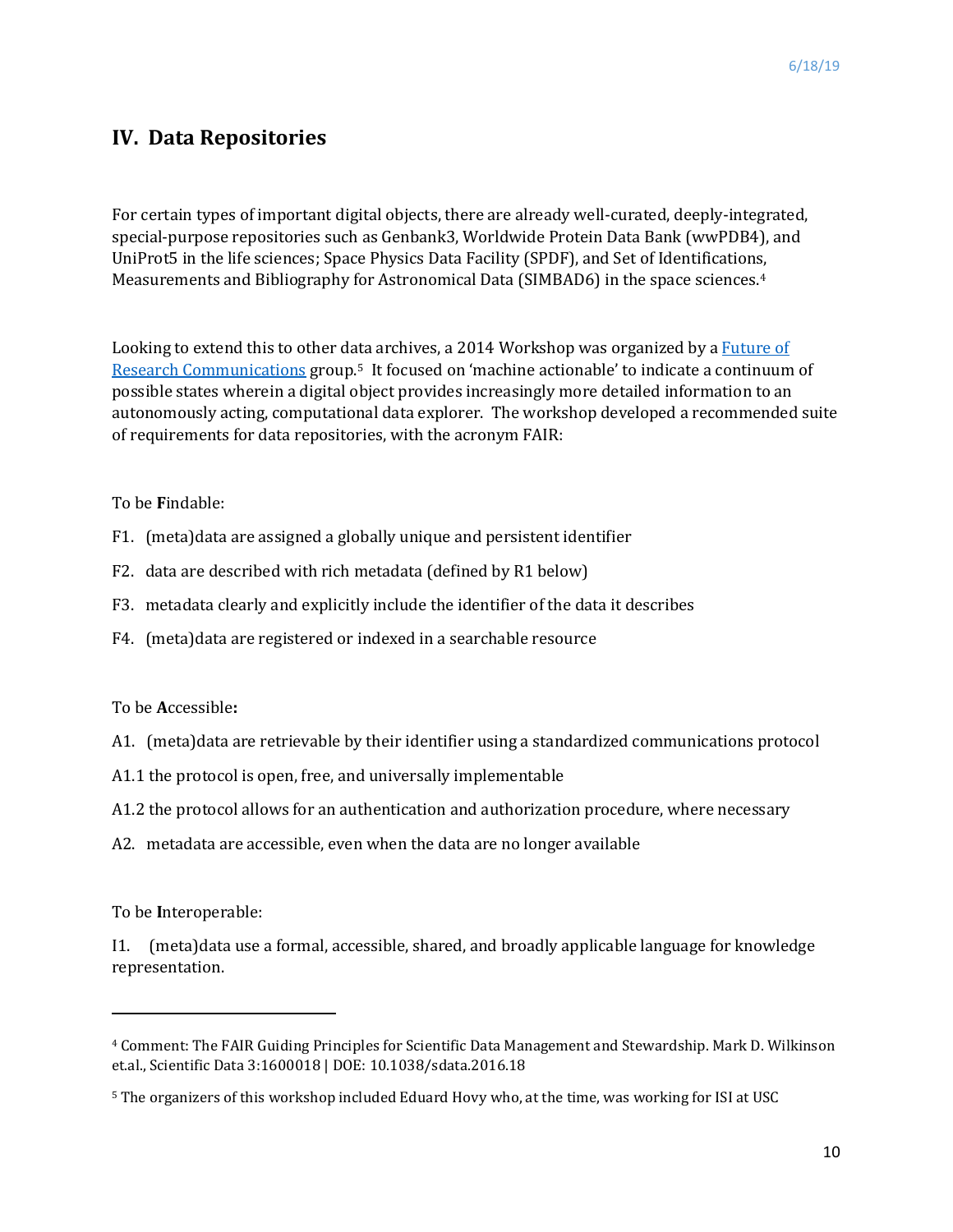- I2. (meta)data use vocabularies that follow FAIR principles
- I3. (meta)data include qualified references to other (meta)data

To be **R**eusable:

 $\overline{\phantom{a}}$ 

- R1. meta(data) are richly described with a plurality of accurate and relevant attributes
- R1.1. (meta)data are released with a clear and accessible data usage license
- R1.2. (meta)data are associated with detailed provenance
- R1.3. (meta)data meet domain-relevant community standards

These requirements have been endorsed by the National Institutes of Health (NIH), the American Geophysical Union (AGU), and the International Union of Pure and Applied Chemistry (IUPAC).[6](#page-10-0)

Data archives take many forms, ranging from data explicitly included in journal publications to data stored in personal devices. A 2014 presentation by Martinsen of the American Chemical Society delineated those various depositories as depicted in Figure 1.

<span id="page-10-0"></span><sup>6</sup> Comment: The FAIR Guiding Principles for Scientific Data Management and Stewardship. Mark D. Wilkinson et.al., Scientific Data 3:1600018 | DOE: 10.1038/sdata.2016.18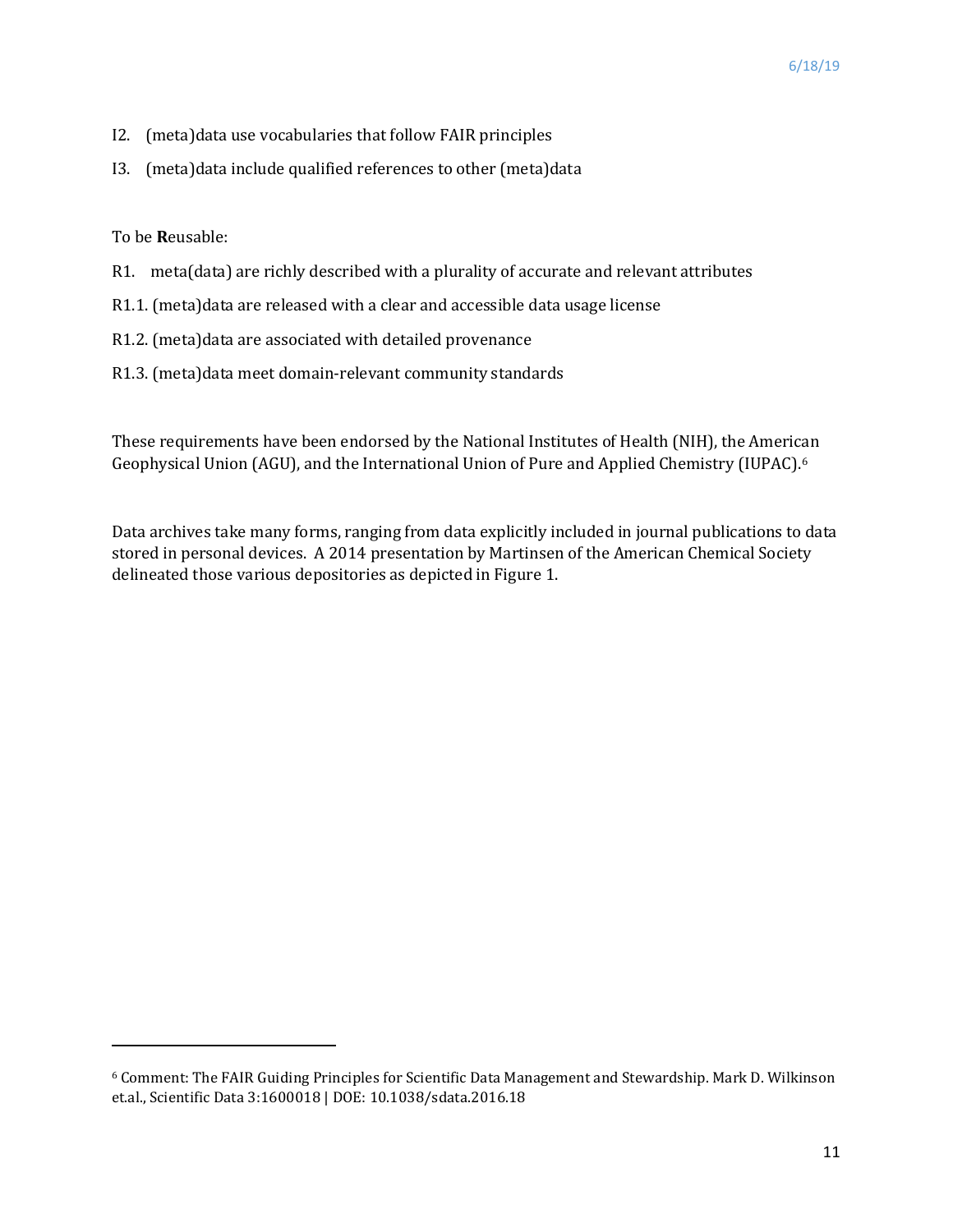

**Figure 1. The Ideal Pyramid**

Some examples of these repository classes are shown in Table 4.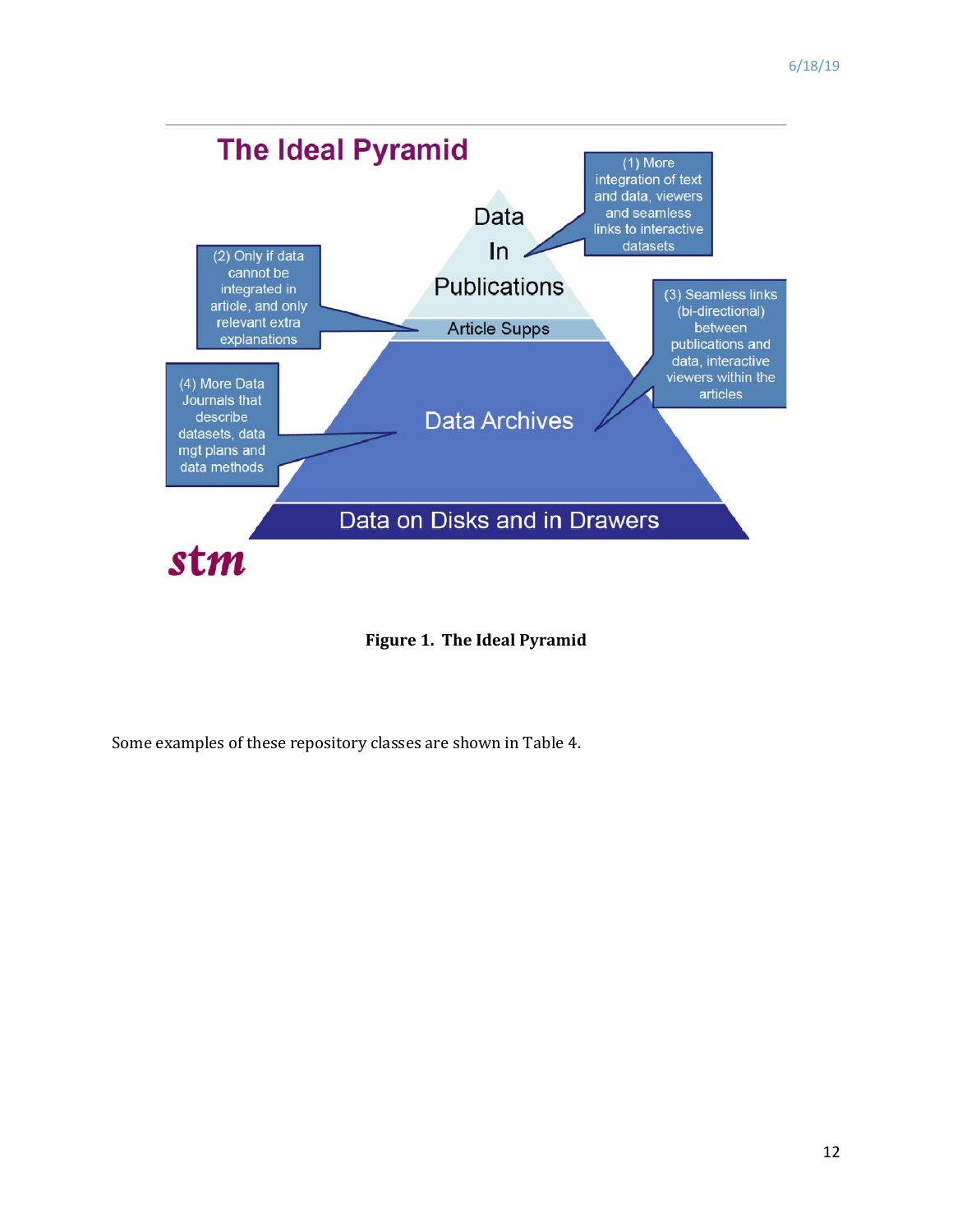### **Table 4. Examples of Data Archives**

#### Institutional

| <b>Arch Data Deposit</b> | Northwestern |  |
|--------------------------|--------------|--|
| DSpace@MIT               | MIT          |  |
| <b>IHU Data Archive</b>  | <b>IHU</b>   |  |

#### Data articles

Elsevier Journal *[Data in Brief](https://www.journals.elsevier.com/data-in-brief/)*

#### Data repositories

over 2000 of them exist – see websites listed below

Federated data systems (open access)

[Data.gov](https://catalog.data.gov/dataset) (U.S. Government's open data ~250K datasets)

National Center for Biotechnology Information

Inter-Univ. [Consortium for Political and Social Research](https://www.icpsr.umich.edu/icpsrweb/) at the Univ. of Michigan

Data enclaves (controlled access)

Research Data Center (CDC National Center for Health Statistics)

Mixed mode (open/controlled)

National Institute of Mental Health Human Genetics Initiative

National Longitudinal Study of Adolescent Health

There are websites to assist in the discovery of an appropriate data repository for one's data:

- Open Access Directory
- [Data Science Central](https://www.datasciencecentral.com/profiles/blogs/20-free-big-data-sources-everyone-should-check-out)
- [Registry of Research Data Repositories \(re3data\)](https://www.re3data.org/)
- [NIH Designated Repositories](https://www.nlm.nih.gov/NIHbmic/nih_data_sharing_repositories.html)
- [NASA Prognostics Data Repositories](https://ti.arc.nasa.gov/tech/dash/groups/pcoe/prognostic-data-repository/) (materials properties)

In addition to data, an author must also pay attention to the repository of his/her publications. Most agencies are requiring articles resulting from the agency funding support also be posted to the agency designated site (in addition to whatever the journal publisher provides).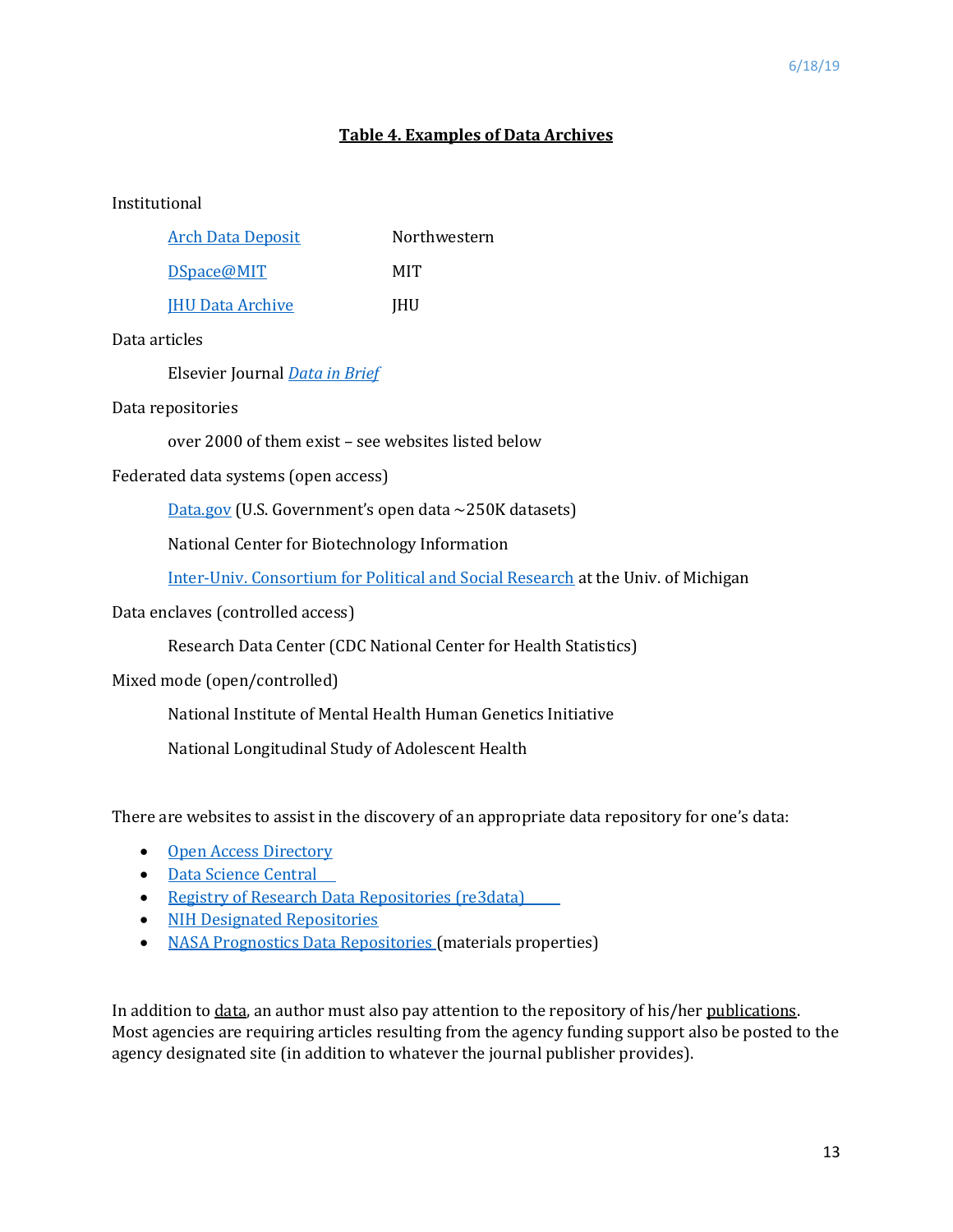| <b>Agency</b> |             | Archive website                 |
|---------------|-------------|---------------------------------|
| <b>NIH</b>    |             | <b>PubMed Central</b>           |
| <b>NSF</b>    |             | <b>Public Access Repository</b> |
| <b>DOD</b>    |             | <b>DTIC PubDefense</b>          |
| <b>DOE</b>    |             | <b>PAGES</b>                    |
| ED/IES        | <b>ERIC</b> |                                 |
| <b>NASA</b>   |             | <b>PubSpace</b>                 |
| <b>NOAA</b>   |             | Repository                      |
| <b>NEH</b>    |             | <b>ICPSR</b>                    |
| <b>NIJ</b>    |             | <b>ICPSR</b>                    |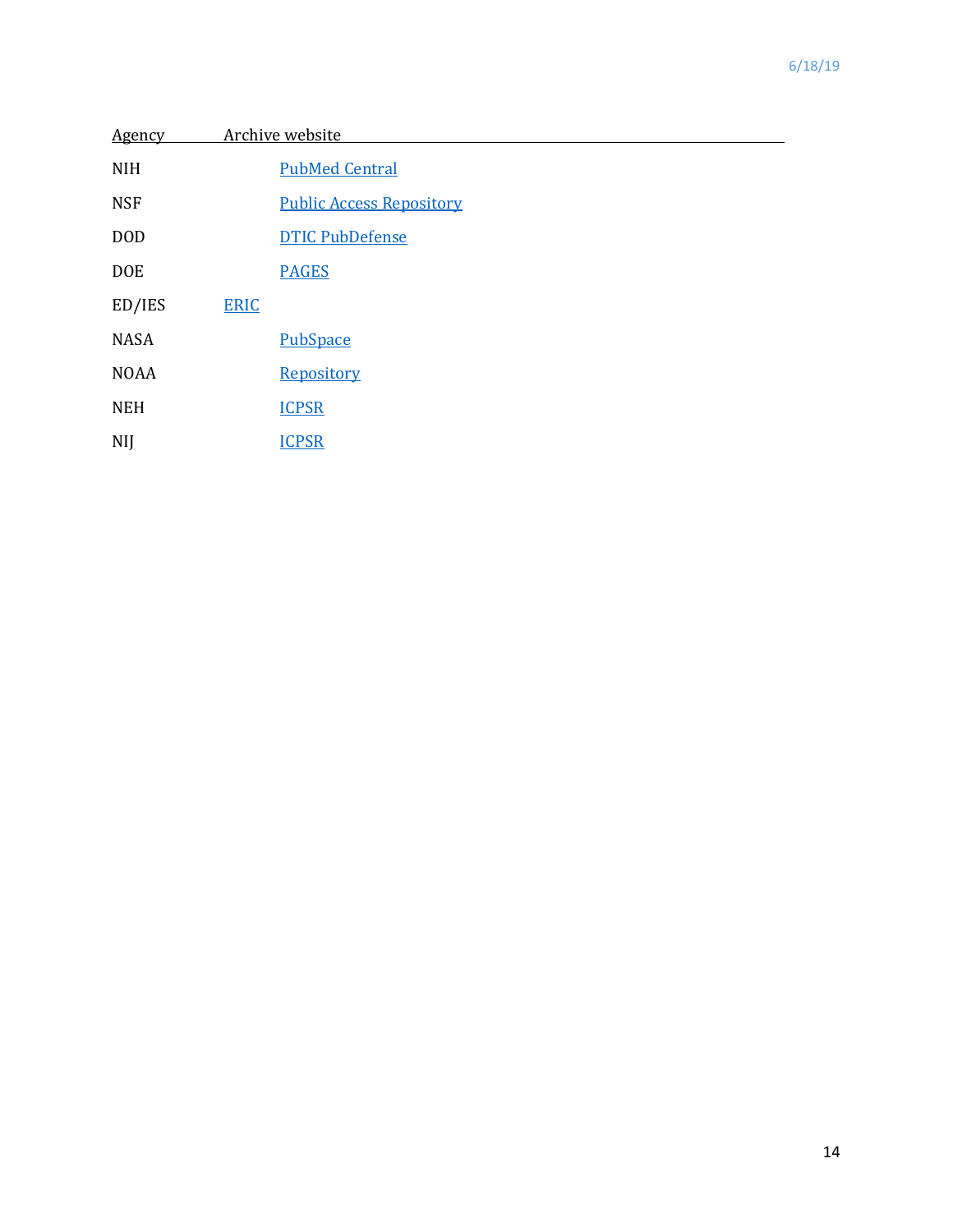### **V. Data Resource Ecosystem**

Beyond proper collection, annotation and archiving, data stewardship includes the notion of "longterm care" of valuable digital assets, with the goal that they should be readily discovered and reused for downstream investigation. Accomplishing this goal will require a collaborative effort on the part of the funding agencies, the professional science and engineering societies, the publishing communities, and the scientists/engineers who are performing the research.

One of the goals of data management is retrieving data by use of a standardized communications protocol. Science and engineering papers now have a Digital Object Identifier (DOI) to make them more findable. For larger suites of data, equivalent identifiers are *de rigueur*; this practice will likely be extended to all data stored in archives. Resources to help in establishing an identifier are:

- [DataCite](https://datacite.org/) is a leading global non-profit organization (USC is a member) that provides persistent identifiers (DOIs) for research data. Its goal is to help the research community locate, identify, and cite research data with confidence.
- [Crossref](https://www.crossref.org/) makes research outputs easy to find, cite, link, and assess.

Many of the repositories will provide an appropriate identifier (including USC's IT)

#### National Science Foundation

NSF's investments in [Harnessing the Data Revolution](https://www.nsf.gov/cise/harnessingdata/) (HDR) are to generate new knowledge and understanding and to accelerate discovery and innovation. The HDR vision is to be realized through an interrelated set of efforts in:

- The foundation of data science;
- Algorithms and systems for data science;
- Data-intensive science and engineering;
- Data cyberinfrastructure; and
- Education and workforce development.

Each of these efforts is designed to amplify the intrinsically multidisciplinary nature of the emerging field of data science. The HDR Big Idea will establish theoretical, technical, and ethical frameworks that will be applied to tackle data-intensive problems in science and engineering,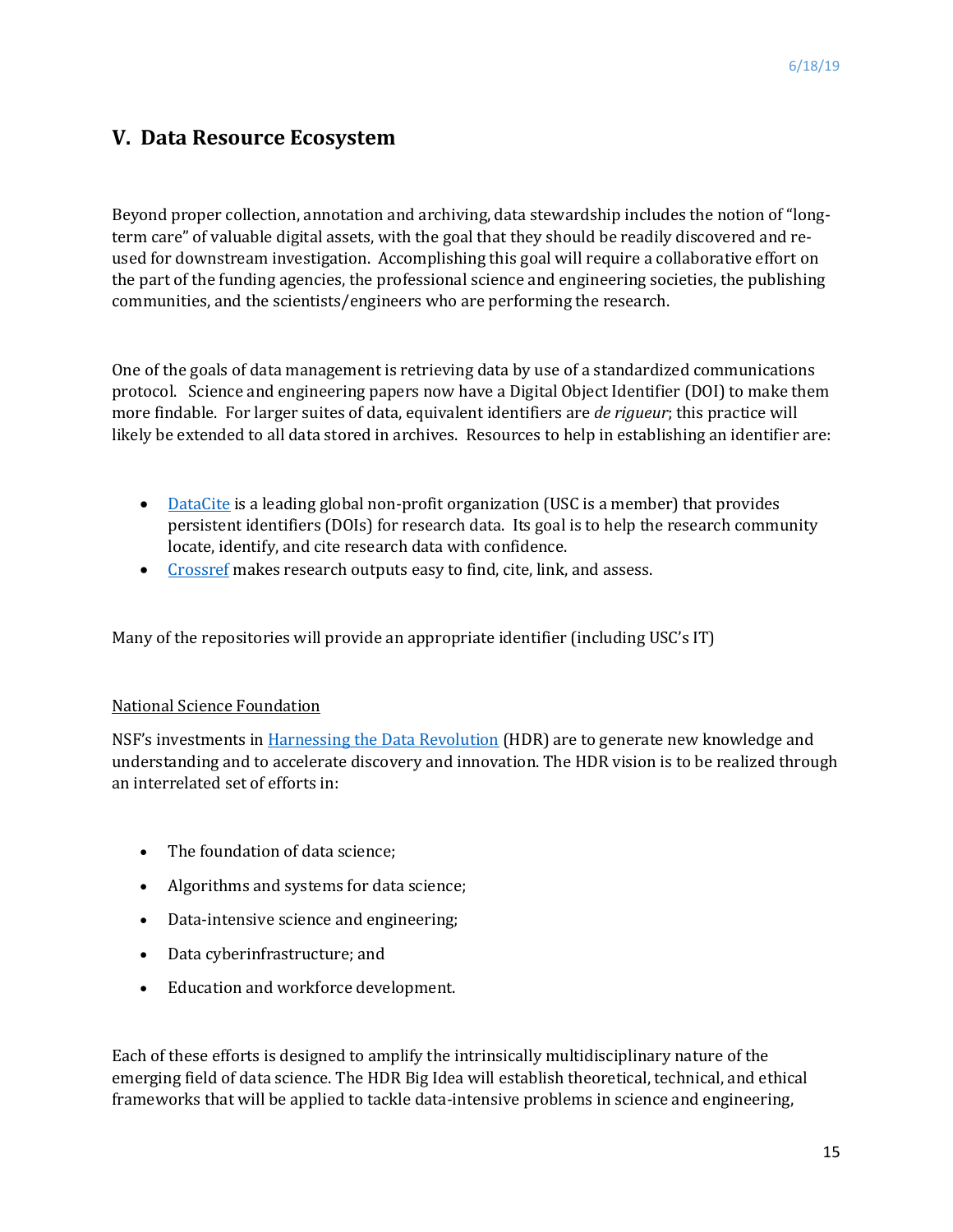contributing to data-driven decision-making that impacts society. Specifically, beginning in FY 2019, and building on past investments by nearly all NSF directorates and offices, HDR is offering two conceptualization pathways to develop institutes to accelerate discovery and innovation in data-intensive science and engineering:

- Institutes for [Data-Intensive Research in Science and Engineering -](https://www.nsf.gov/funding/pgm_summ.jsp?pims_id=505614) Ideas Labs (I-DIRSE-IL) aims to bring together scientists and engineers working on important data-intensive problems with data scientists and systems/cyberinfrastructure specialists; and
- [Institutes for Data-Intensive Research in Science and Engineering -](https://www.nsf.gov/funding/pgm_summ.jsp?pims_id=505631) Frameworks (I-DIRSE-[FW\)](https://www.nsf.gov/funding/pgm_summ.jsp?pims_id=505631) - encourages applications from teams of researchers proposing frameworks for integrated sets of science and engineering problems and data science solutions.

In addition, in FY 2019, NSF is offering:

- [Transdisciplinary Research in Principles of Data Science](https://www.nsf.gov/funding/pgm_summ.jsp?pims_id=505347) supports developing the theoretical foundations of data science through integrated research and training activities; and
- [Data Science Corps \(DSC\)](https://www.nsf.gov/funding/pgm_summ.jsp?pims_id=505536) aims to build capacity at the local, state, national, and international levels to help unleash the power of data in the service of science and society.

#### National Institutes of Health

NIH has instituted a major effort to better exploit the evolving capabilities, including a webpage [DataScience@NIH.](https://datascience.nih.gov/) It has created the position of [Chief Data Strategist,](https://datajobs.com/National-Institutes-of-Health/NIH-Chief-Data-Strategist-and-Director-Office-of-Data-Science-Strategy-Job%7E11904) who in close collaboration with the NIH Scientific Data Council and NIH Data Science Policy Council, will guide the development and implementation of NIH's data-science activities and provide leadership within the broader biomedical research data ecosystem.

In September 2018 NIH released [a Strategic Plan for Data Science](https://datascience.nih.gov/strategicplan) with five goals:

- Support a Highly Efficient and Effective Biomedical Research Data Infrastructure
- Promote Modernization of the Data-Resources Ecosystem
- Support the Development and Dissemination of Advanced Data Management, Analytics, and Visualization Tools
- Enhance Workforce Development for Biomedical Data Science
- Enact Appropriate Policies to Promote Stewardship and Sustainability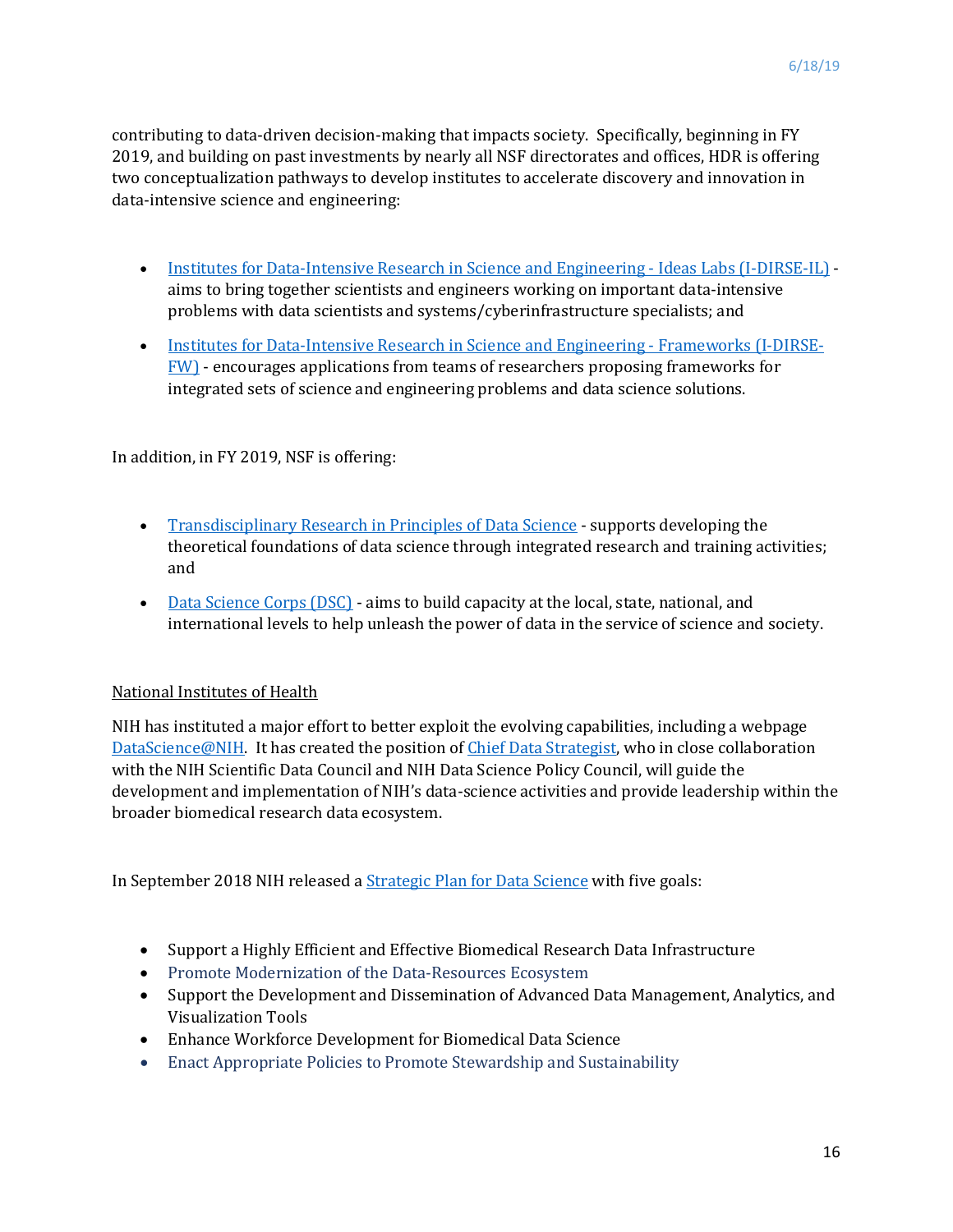Toward those goals, the NIH Office of Strategic Coordination has established a [Data Commons pilot](https://nihdatacommons.us/) (DCP) which seeks to accelerate biomedical discovery by providing a cloud-based platform where investigators can store, share, access, and compute on digital objects including data, software, workflows, and more. The initial implementation is a Pilot Phase in which targeted high-value data sources will serve as test cases for the infrastructure to be developed, based on these cases:

- Genotype-Tissue Expression (GTEx)
- Trans-Omics for Precision Medicine (TOPMed)
- Model Organism Databases (MODs) that make up the Alliance of Genome Resources

Th[e Data Commons Pilot](https://nihdatacommons.us/) Phase Consortium (DCPPC) is developing key capabilities to support access, use and sharing of the test case data sets. The key capabilities include:

- Guidelines and metrics for making data Findable, Accessible, Interoperable, and Reusable (FAIR)
- An approach to Global Unique Identifiers (GUIDs)
- Application Program Interfaces (APIs) based on open standards
- Architecture independent of a specific cloud platform or provider
- Workspaces to find and interact with data and associated tools
- Research ethics, privacy, and security (including authentication and authorization)
- Indexing and search functionality
- Use cases that demonstrate how the NIH Data Commons Pilot Phase can advance biomedical research
- Coordination, training, and outreach

The cloud-based repositories are being implemented through the **Science and Technology Research** [Infrastructure for Discovery, Experimentation, and Sustainability \(STRIDES\) Initiative.](https://commonfund.nih.gov/strides) It will establish partnerships with commercial cloud service providers (CSPs) to reduce economic and technological barriers to accessing and computing on large biomedical data sets to accelerate biomedical advances. The [New Models of Data Stewardship program](https://commonfund.nih.gov/data) has announced initial agreements with Google Cloud and Amazon Web Services.

In addition, through its [Biomedical Data Translator program,](https://ncats.nih.gov/translator/about) the NIH National Center for Advancing Translational Sciences (NCATS) is supporting research to develop ways to connect conventionally separated data types to one another to make them more useful for researchers and the public.

# **VI. USC Specific Guidance**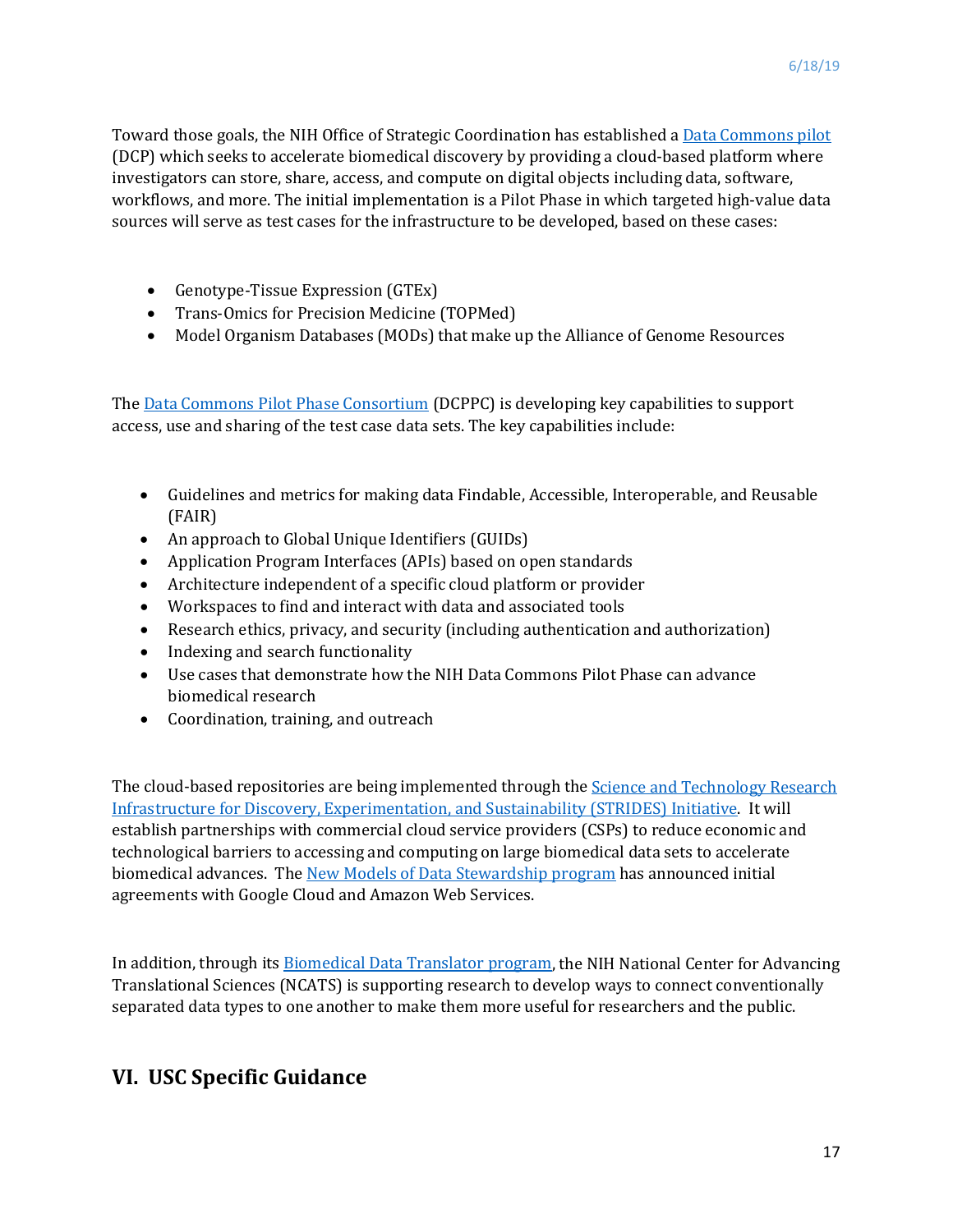#### Intellectual Property and Publication Considerations

Data produced by USC employees in the course of research is owned by the university under applicable law and USC's [intellectual property policy,](https://policy.usc.edu/files/2014/02/intellectual_property.pdf) unless the university has assigned ownership, e.g., to the sponsor of a clinical trial or research services project. It is USC's practice to have the principal investigator consent to any agreement to assign data ownership.

Unlimited sharing of data is typically not required as part of a data sharing plan. However, USC encourages data sharing for public benefit, specifically for on-going research and other noncommercial use. Whenever research data is to be made available outside the university, in addition to the logistics of how data access is controlled and monitored, it is, important to consider privacy issues, use and redistribution rights, and guarantees, if any, regarding the data.

For USC-owned data provided outside the university, it is imperative to add a license.\* Data licenses exist on a spectrum from totally open to very restrictive. For help in choosing the appropriate license, please contact the USC Stevens Center for Innovation. If there are no privacy issues in the distribution of the data outside USC and you wish to allow research use of the data without redistribution or commercial rights, you can consider using the following language as a condition for download and use of the data:

"This research data [a description of the data should be added here] is provided by the University of Southern California ("USC") on an AS-IS basis only. USC SPECIFICALLY DISCLAIMS ALL WARRANTIES, EXPRESS AND IMPLIED, INCLUDING WITHOUT LIMITIATION, ANY WARRANTY AS TO MERCHANGIBILITY OR FITNESS FOR A PARTICULAR PURPOSE. The data may be reproduced and used for non-commercial research purposes only. No part of the data may be redistributed, in whole or in part, without the prior written consent of USC and the may not be used, directly or indirectly, for commercial purposes without a separate license from USC. By downloading the data you acknowledge and agree the the foregoing use terms for the data."

Please consult the USC Stevens Center for Innovation on [intellectual property considerations](https://stevens.usc.edu/researchers/mta-cda/) surrounding data ownership and sharing, including consideration of commercial use of the data.

Data received by the university to support the conduct of research may be restricted by agreements executed with data providers. Researchers should carefully review such agreements for limitations and restrictions to be followed relating to non-disclosure, privacy, security, publication, etc. The USC Institutional Review Board has also created a policy governing use of social media [data](https://oprs.usc.edu/files/2019/02/USC-HSPP-Policies-and-Procedures-2019-ver-17-JAN-2019.pdf) (section 14.1) that must be followed.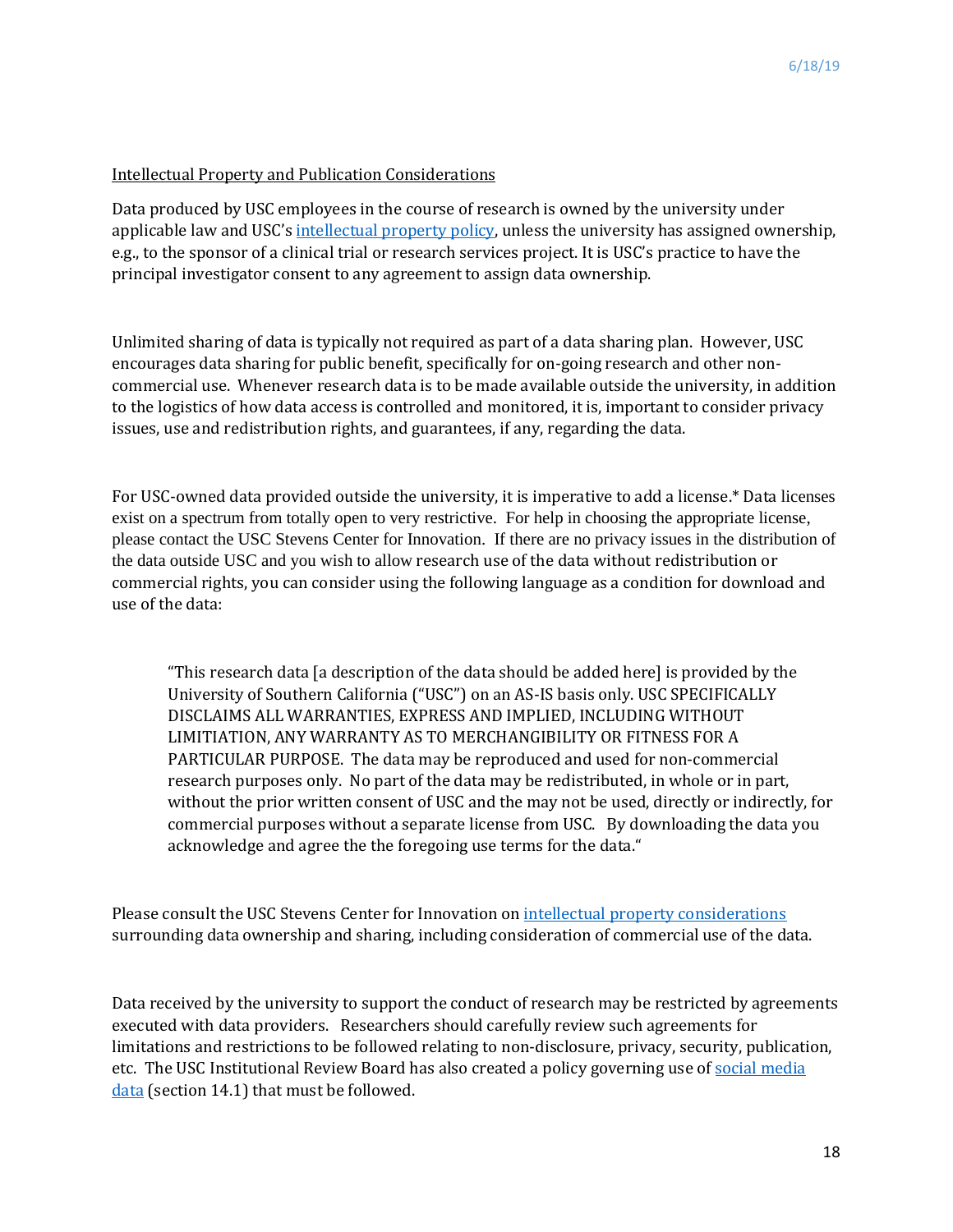In most cases, research publications, in contrast to data, are owned by the authors under USC's intellectual property policy. Nevertheless, the copyright owner of a publication is often obligated to make publications available to the public as a condition of funding agreements. NIH, for example, requires posting publication in Pubmed within 12 months. In addition, many publishers require assignment of the copyright in research publications to the publisher. Researchers should carefully review publishers' copyright transfer agreements to ensure that they do not violate their obligations to sponsors for public access.

#### **Data Security and Privacy**

Research repositories derived from clinical data are governed by USC's Policy on Biorepositories , which defines the roles of data guardians, bioethics committees and patient consent for data sharing. It is important to consult this policy before the creation of a data management plan for clinical data.

\*It is also important to develop a plan for attribution of research products, in accordance with [USC's](https://academicsenate.usc.edu/files/2015/08/URC-on-Authorship-and-Attribution.pdf)  [standards.](https://academicsenate.usc.edu/files/2015/08/URC-on-Authorship-and-Attribution.pdf) This would include attribution for the data itself as a research product, and attribution by others who utilize the data.

For some data types, USC is obligated under law or contract to protect privacy. Examples include protected patient information (i.e.[, Health Insurance Portability and Accountability Act,](https://oprs.usc.edu/policies-and-procedures/hipaa/) HIPAA), identifiable census data, restricted data used in department of defense research, data from EU residents under the GDPR, and student data. Be sure to consult requirements and, where applicable check with the Office of Compliance or General Counsel as to whether a privacy consent needs to be addressed.

In addition, consult USC's policies on data security, as well as [USC's IRB policy on social media data,](https://oprs.usc.edu/files/2019/02/USC-HSPP-Policies-and-Procedures-2019-ver-17-JAN-2019.pdf)  if relevant to the work.

#### Data Storage Resources at USC

USC data storage resources can be found at https://itservices.usc.edu/storage/, and community data storage and sharing resources can be found at digital.usc.edu. Please keep in mind that simple data storage is not equivalent to data management, which requires additional attention to curation, meta-data, accessibility and so on.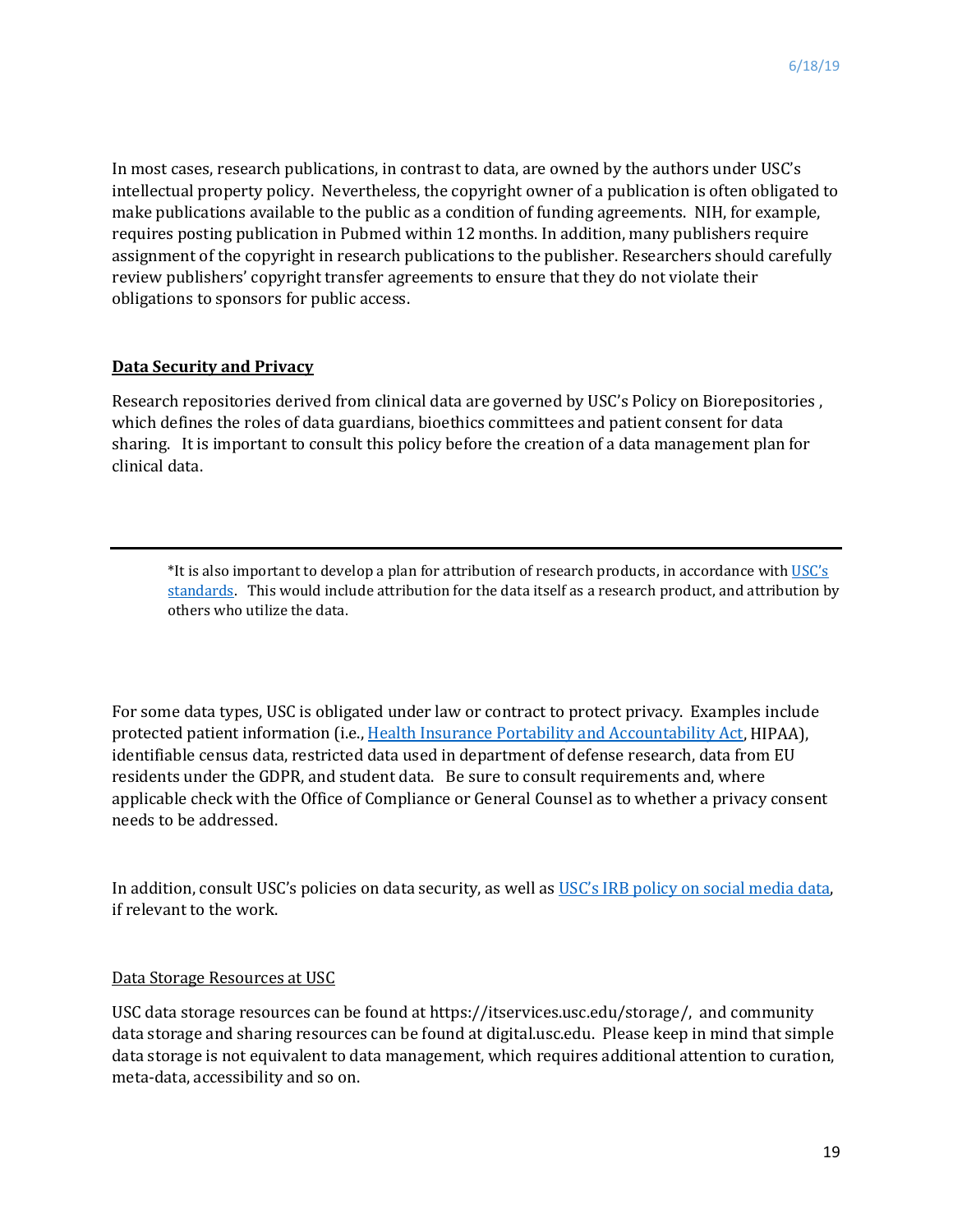# **VII. Summary and Check-off**

To conclude, a well-crafted data management and sharing plan should provide solutions for:

- 1. Definition of data types that will be produced and managed.
- 2. Fulfillment of the FAIR principles, including adherence to accepted field specific standards and data curation, as well as identifiers and metadata.
- 3. Mechanism used for data storage and data backup.
- 4. Persistent archival and preservation, extending beyond end of project.
- 5. Data security, data privacy and associated ethical considerations.
- 6. Management of intellectual property rights associated with data and data transfer agreements (in consultation with the Stevens Center for Innovation).
- 7. Attribution for data sets and attribution in subsequent publications.
- 8. Discussion of how the data management plan will promote the advancement of future research and promote rigor and reproducibility.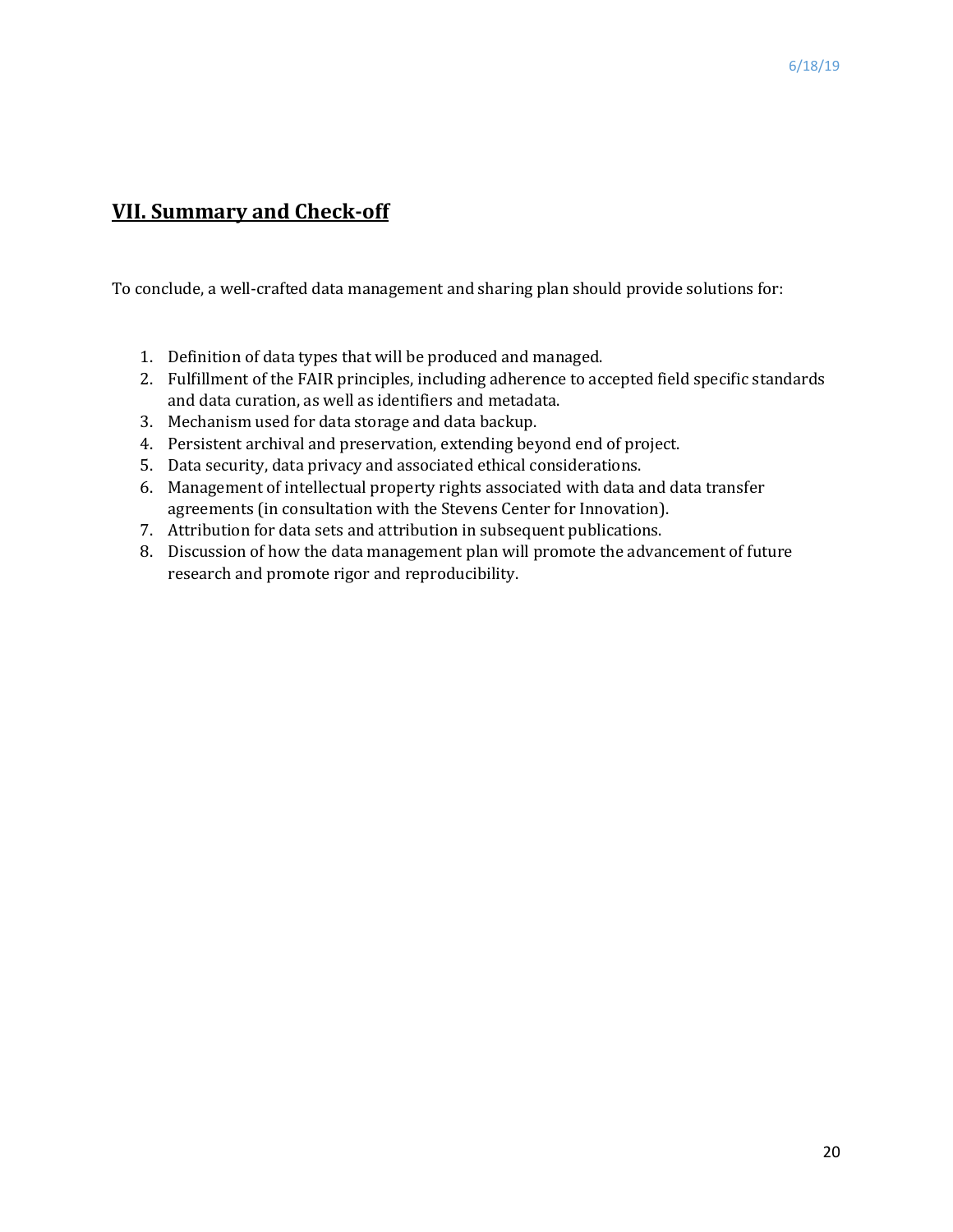### **Appendix A: Resources to assist in DMP development**

#### [DMPTool](https://dmptool.org/)<sub>2</sub>

DMPTool is a free, open-source, online application that helps researchers create data management plans. Templates are provided for:

National Science Foundation (NSF, and for many of its Divisions) National Institutes of Health (NIH) Department of Energy (DOE) Department of Energy. Basic Energy Sciences (BES) Department of Defense (DOD) Department of the Interior (DOI), Joint Fire Science Program Department of Transportation (DOT) Department of Education (ED), Institute of Education Sciences Institute of Museum and Library Sciences (IMLS) National Endowment for the Humanities (NEH) National Oceanographic and Atmosphere Administration (NOAA) US Dept. of Agriculture (USDA), National Inst of Food and Agriculture (NIFA) US Geological Survey (USGS)

#### **[SPARC](https://sparcopen.org/)<sup>[8](#page-20-1)</sup>**

 $\overline{\phantom{a}}$ 

SPARC (the Scholarly Publishing and Academic Resources Coalition) works to enable the open sharing of research outputs and educational materials in order to democratize access to knowledge,

<span id="page-20-0"></span><sup>7</sup> DMPTool is a service of the University of California Curation Center of the California Digital Library. The original contributing institutions were: University of California Curation Center (UC3) at the California Digital Library, DataONE, Digital Curation Centre (DCC-UK), Smithsonian Institution, University of California, Los Angeles Library, University of California, San Diego Libraries, University of Illinois, Urbana-Champaign Library, and University of Virginia Library. Given the success of the first version of the DMPTool, the founding partners obtained funding from the Alfred P. Sloan Foundation to create a second version of the tool, released in 2014.

<span id="page-20-1"></span><sup>&</sup>lt;sup>8</sup> SPARC and Johns Hopkins University Libraries have a joint project on a community resource for tracking, comparing, and understanding both current and future U.S. federal funder research data sharing policies.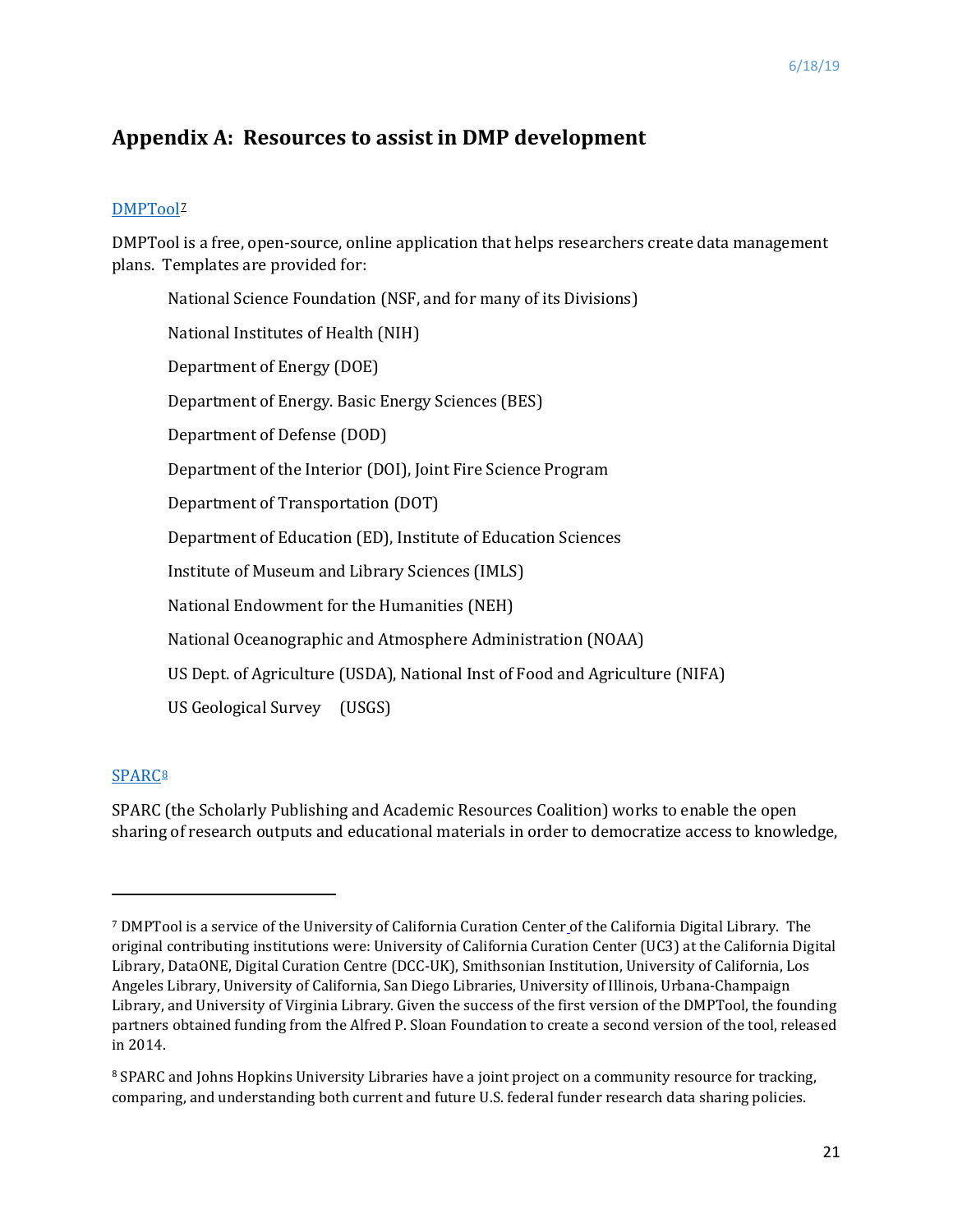accelerate discovery, and increase the return on our investment in research and education. The agencies being tracked are:

Health and Human Services, Agency for Healthcare Res. and Quality (AHRQ) Health and Human Services, Asst. Sec. for Preparedness & Response (ASPR) Center for Disease Control and Prevention (CDC) Department of Defense (DOD) Department of Education (ED) Department of Energy (DOE) Department of Transportation (DOT) Food and Drug Administration (FDA) National Aeronautics and Space Administration (NASA) National Institutes of Health (NIH) National Institute of Standards and Technology (NIST) National Oceanic and Atmospheric Administration (NOAA) National Science Foundation (NSF) US Agency for International Development (USAID) US Department of Agriculture (USDA) US Geological Survey (USGS)

#### University Libraries

[Univ Southern California](http://libguides.usc.edu.au/c.php?g=508408&p=3478040) [California Digital Library](https://www.cni.org/news/california-digital-library-gets-nsf-grant-for-actionable-data-management-plans) [Inter-University Consortium for Political and Social Research \(ICPSR\)](https://www.icpsr.umich.edu/icpsrweb/content/membership/index.html)  [Duke Univ](https://library.duke.edu/data/data-management/) [Johns Hopkins Univ](https://dms.data.jhu.edu/) [Massachusetts Inst of Technology](https://libraries.mit.edu/data-management/) [North Carolina State Univ](https://www.lib.ncsu.edu/data-management/how_to_dmp) [Purdue Univ](http://guides.lib.purdue.edu/c.php?g=353298&p=2378640) [Univ Calif San Diego](https://libraries.ucsd.edu/research-and-collections/data-curation/dmp-samples.html)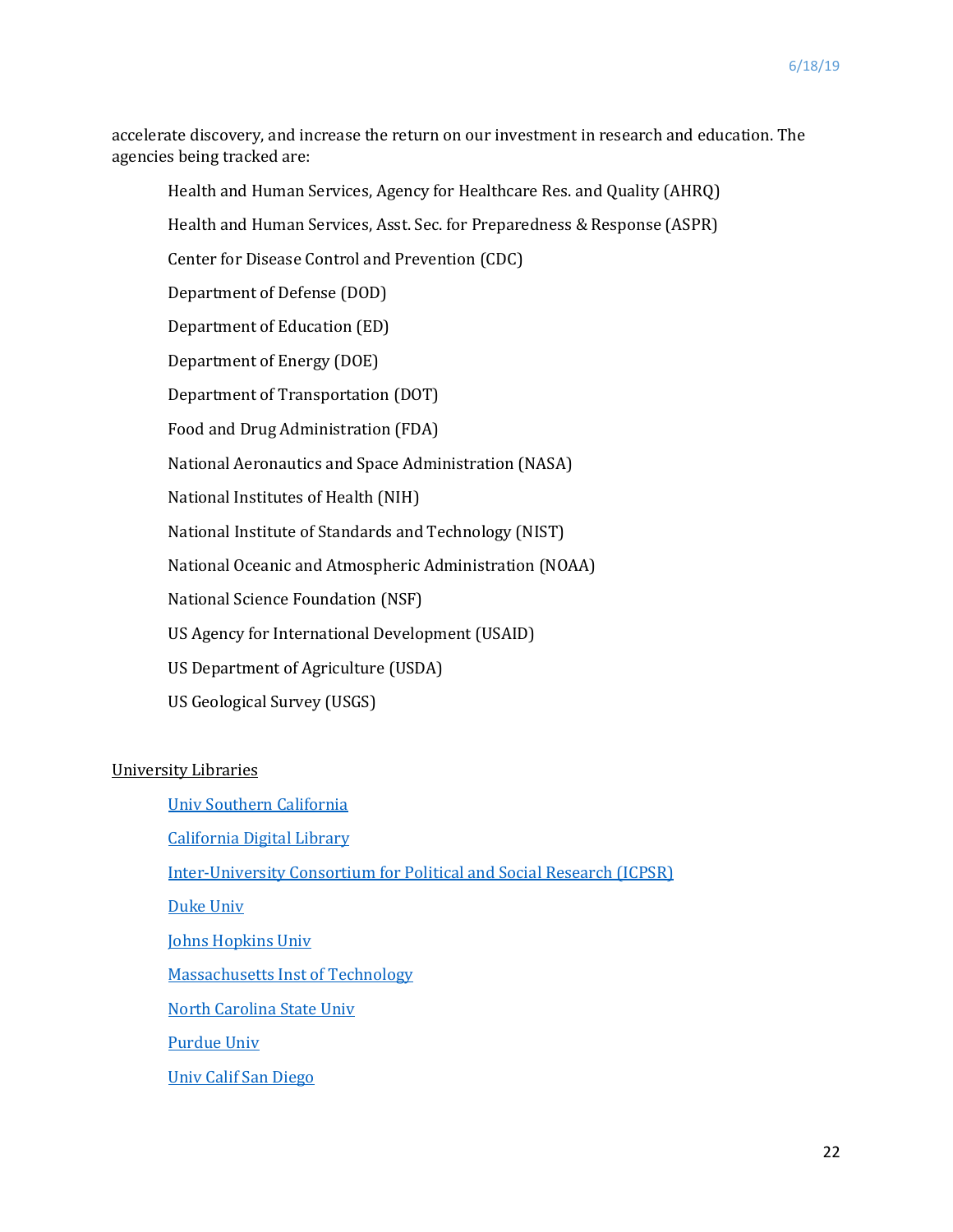[Univ Minn](https://www.lib.umn.edu/datamanagement/DMP) [Univ Mich](https://guides.lib.umich.edu/engin-dmp) [Univ Oregon](https://library.uoregon.edu/research-data-management) [Univ Virginia](https://data.library.virginia.edu/data-management/)

#### Digital Object Identifiers

One of the goals of data management is retrieving data by use of a standardized communications protocol. Science and engineering publications now have a Digital Object Identifier (DOI) to make them more findable. For larger suites of data, equivalent identifiers are *de rigueur*; this practice will likely be extended to all data stored in archives. Resources to help in establishing an identifier are:

- DataCite<sup>[9](#page-22-0)</sup> is a leading global non-profit organization (USC is a member) that provides persistent identifiers (DOIs) for research data. Its goal is to help the research community locate, identify, and cite research data with confidence.
- Crossref<sup>[10](#page-22-1)</sup> makes research outputs easy to find, cite, link, and assess

#### ORCID IDs

ORCID provides a persistent digital identifier that distinguishes researchers from every other researcher. All researchers are strongly encouraged to [obtain an ORCID ID](file:///%5C%5Cusers%5Cjmurday%5CLibrary%5CContainers%5Ccom.apple.mail%5CData%5CLibrary%5CMail%20Downloads%5CEF4EA3EB-BF84-485E-9908-D9B395585DA5%5CORCID%20provides%20a%20persistent%20digital%20identifier%20that%20distinguishes%20you%20from%20every%20other%20researcher%20and,%20through%20integration%20in%20key%20research%20workflows%20such%20as%20manuscript%20and%20grant%20submission,%20supports%20automated%20linkages%20between%20you%20and%20your%20professional%20activities%20ensuring%20that%20your%20work%20is%20recognized.%20Find%20out%20more) as their persistent identifier.

l

<span id="page-22-0"></span><sup>9</sup> https://datacite.org/

<span id="page-22-1"></span><sup>10</sup> https://www.crossref.org/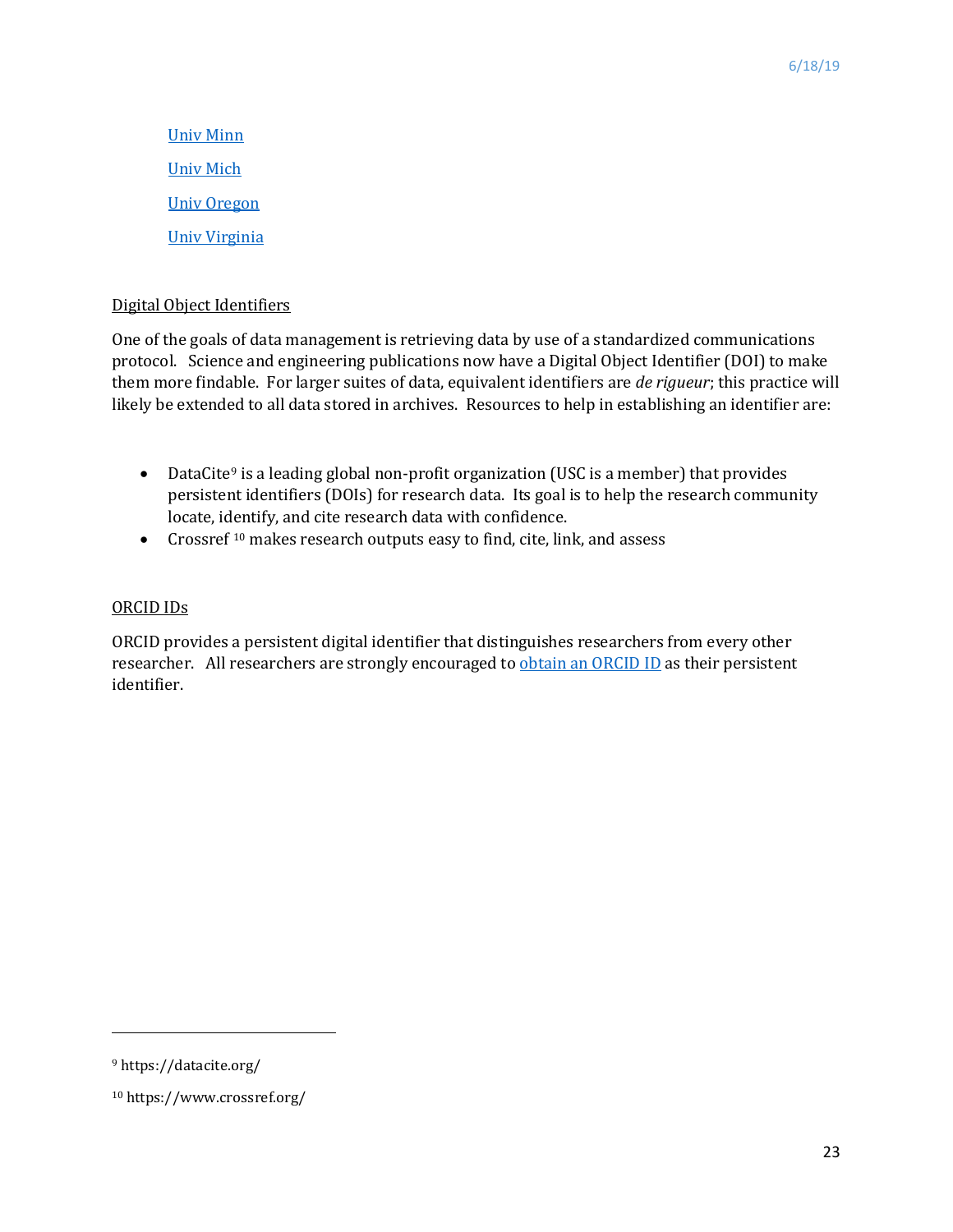# **Appendix B: Websites with examples of Data Management Plans**

#### University of Minnesota

- [NIH provides several examples of DMPs for studies involving human subjects.](http://grants.nih.gov/grants/policy/data_sharing/data_sharing_guidance.htm#ex)
- [Fire Science.gov has the best template](http://www.firescience.gov/AFPs/16-1-01/16-1-01_Data_management_plan_template.doc)
- NASA/JPL [Mars Global Surveyor Science Data Management Plan \(1995\)](http://www.msss.com/mars_images/moc/mgssdmp.html)
- [USGS National Climate Change and Wildlife Science Center](https://nccwsc.usgs.gov/?q=content/data-policies-and-guidance)

#### Stanford University

- ICPSR: [Sample Data Management Plan for Social and Political Science Data](http://www.icpsr.umich.edu/icpsrweb/content/datamanagement/dmp/plan.html)
- NEH-ODH: [Data Management Plans from Successful Grant Applications](http://www.neh.gov/divisions/odh/grant-news/data-management-plans-successful-grant-applications-2011-2014-now-available)
- NSF, Biology Directorate, Plant Genome Research Program (PGRP): Examples of three data [management plans](https://stanford.box.com/shared/static/2jo7mtlgutjyf5z8yz39.pdf) (pdf) from funded grants by Stanford Professor Virginia Walbot, including additional information and guidance

#### UC San Diego

**NSF** 

• Office of Cyberinfrastructure (OD/OCI)

[DMP Example Allan Snavely](https://libraries.ucsd.edu/research-and-collections/data-curation/_files/dmpsample/DMP-Example-Allan-Snavely.doc) From Allan Snavely's proposal to the Strategic Technologies for Cyberinfrastructure (STCI) program.

• Office of Integrative Activities (OD/OIA)

[DMP Example Todd Martz SIO.pdf](https://libraries.ucsd.edu/research-and-collections/data-curation/_files/dmpsample/DMP-Example-Todd-Martz-SIO.pdf) From Professor Todd Martz's proposal entitled "MRI: Development of an instrument for testing and calibration of autonomous sensors for the marine CO2 system" to the Major Research Instrumentation Program for consideration by the Division of Ocean Sciences.

[DMP Example Chaitan Baru SDSC.pdf](https://libraries.ucsd.edu/research-and-collections/data-curation/_files/dmpsample/DMP-Example-Chaitan-Baru-SDSC.pdf) From Dr. Chaitan Baru's Type II proposal to the NSFwide Cyber-Enabled Discovery and Innovation (CDI) program.

• Division of Environmental Biology (BIO/DEB)

[DMP Example Cleland.pdf](https://libraries.ucsd.edu/research-and-collections/data-curation/_files/dmpsample/DMP-Example-Cleland.pdf) From Elsa Cleland's successful proposal The influence of plant functional types on ecosystem responses to altered rainfall, to the Ecosystem Studies Program.

• Division of Integrative Organismal Systems (BIO/IOS)

[DMP Example Nitz.pdf](https://libraries.ucsd.edu/research-and-collections/data-curation/_files/dmpsample/DMP-Example-Nitz.pdf) From Douglas Nitz's successful proposal, CAREER: Parietal Cortex and the Transformation of Spatial Cognition into Action, to the Activation Program in the Neural Systems Cluster.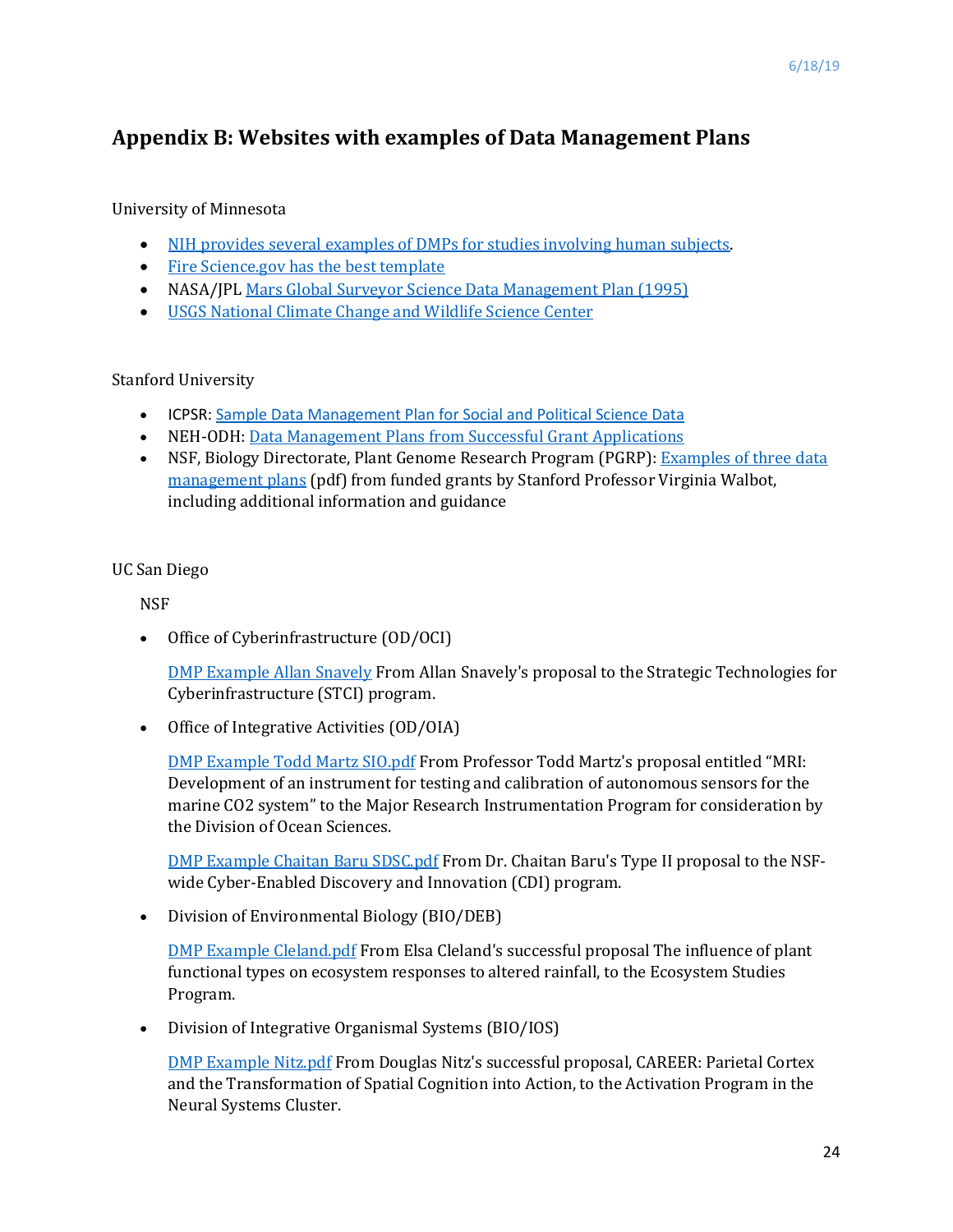[DMP Example Laurie Smith.pdf](https://libraries.ucsd.edu/research-and-collections/data-curation/_files/dmpsample/DMP-Example-Laurie-Smith.pdf) From Laurie Smith's successful proposal, Polarization of Plant Cell Division by Receptor-Like Proteins, to the Plant Genome Research Program.

• Division of Computing and Communication Foundations (CISE/CCF)

[DMP Example Cosman.pdf](https://libraries.ucsd.edu/research-and-collections/data-curation/_files/dmpsample/DMP-Example-Cosman.pdf) From Pamela Cosman's successful proposal, CIF: Medium: Mobile multiview video: compression, rendering, and transmission, to the Communications and Information Foundations Program.

• Division of Graduate Education (EHR/DGE)

[DMP Example Michael Kalichman.doc](https://libraries.ucsd.edu/research-and-collections/data-curation/_files/dmpsample/DMP-Example-Michael-Kalichman.doc) From Michael Kalichman's successful proposal, Integrating Ethics Education: Capacity-Building Workshops for Science and Engineering Faculty, to the Ethics Education in Science and Engineering Program.

• Division of Chemical, Bioengineering, Environmental, and Transport Systems (ENG/CBET)

[DMP Example Shah.pdf](https://libraries.ucsd.edu/research-and-collections/data-curation/_files/dmpsample/DMP-Example-Shah.pdf) From Sameer Shah's successful proposal, Supply and Demand of Proteins During Neuronal Growth and Extension, to the Biomedical Engineering Program.

• Division of Civil Mechanical and Manufacturing Innovation (ENG/CMMI)

[DMP Example John Fontanesi SOM.doc](https://libraries.ucsd.edu/research-and-collections/data-curation/_files/dmpsample/DMP-Example-John-Fontanesi-SOM.doc) From Professor John Fontanesi's proposal to the Service Enterprise Systems (SES) program in the Systems Engineering and Design (SED) Cluster in the Civil Mechanical and Manufacturing Innovation (CMMI) Division. The proposed research is to determine the utility of a hybrid agent-based, discrete event simulation and analysis, to understand and improve hospital functions.

• Division of Electrical, Communications and Cyber Systems (ENG/ECCS)

[DMP Example ECE.pdf](https://libraries.ucsd.edu/research-and-collections/data-curation/_files/dmpsample/DMP-Example-ECE.pdf) From a proposal to conduct research on signal processing techniques for photonic systems.

[DMP Example Xiang,J.doc](https://libraries.ucsd.edu/research-and-collections/data-curation/_files/dmpsample/DMP-Example-Xiang-J.doc) From Professor Jie Xiang's proposal to conduct research on nanoelectronics.

• Division of Ocean Sciences (GEO/OCE) Physical Oceanography (GEO/PO)

[DMP Example Pinkel.pdf](https://libraries.ucsd.edu/research-and-collections/data-curation/_files/dmpsample/DMP-Example-Pinkel.pdf) From Rob Pinkel's successful proposal, Collaborative Research: Tasmanian Tidal Dissipation Experiment (T-TIDE), to the Physical Oceanography Program.

[DMP Example SIO-BO.doc](https://libraries.ucsd.edu/research-and-collections/data-curation/_files/dmpsample/DMP-Example-SIO-BO.doc) From a proposal to the Biological Oceanography program in the Division of Ocean Sciences.

[DMP Example SIO-PO.doc](https://libraries.ucsd.edu/research-and-collections/data-curation/_files/dmpsample/DMP-Example-SIO-PO.doc) From a proposal to the Physical Oceanography Program in the Division of Ocean Sciences to conduct research on the flux of carbon dioxide generated by breaking waves across the ocean/atmosphere boundary layer.

[DMP Example SIO OCE.pdf](https://libraries.ucsd.edu/research-and-collections/data-curation/_files/dmpsample/DMP-Example-SIO-OCE.pdf) From a proposal to NSF's Division of Ocean Sciences for research on marine aerosol particle chemistry.

[DMP Example Jennifer MacKinnon.pdf](https://libraries.ucsd.edu/research-and-collections/data-curation/_files/dmpsample/DMP-Example-Jennifer-MacKinnon.pdf) From Professor Jennifer MacKinnon's proposal to the NSF OCE program in physical oceanography. The proposed work involves studying currents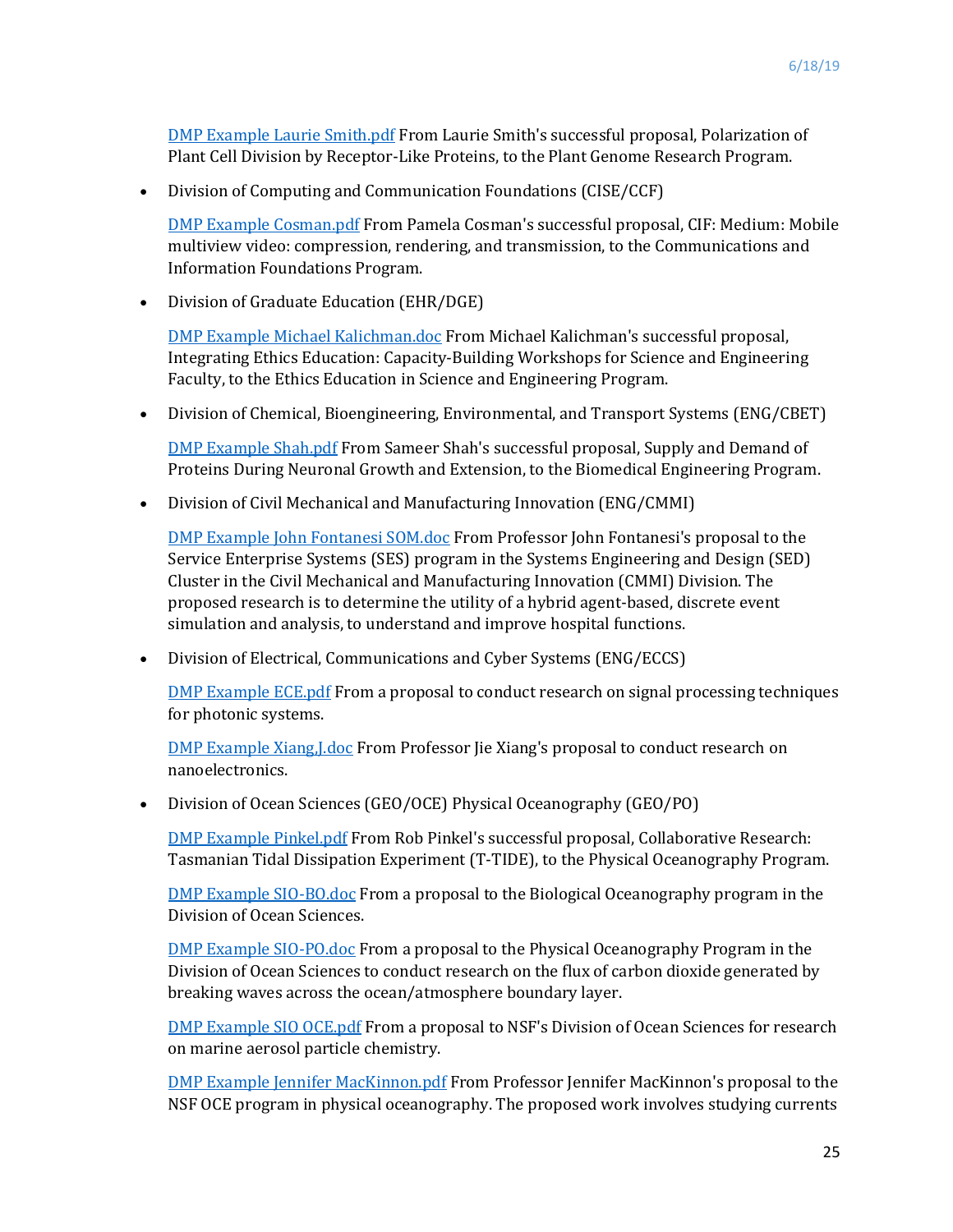and turbulent mixing in the deep ocean using a variety of specialized oceanographic instruments and involving co-PIs from six different institutions.

• Division of Mathematical Sciences (MPS/DMS)

[DMP Example Rogalski.pdf](https://libraries.ucsd.edu/research-and-collections/data-curation/_files/dmpsample/DMP-Example-Rogalski.pdf) From Daniel Rogalski's successful proposal, Noncommutative surfaces and Calabi-Yau algebras, to the Algebra and Number Theory Program.

• Division of Social and Economic Sciences (SBE/SES)

[DMP Example Ayelet Gneezy.pdf](https://libraries.ucsd.edu/research-and-collections/data-curation/_files/dmpsample/DMP-Example-Ayelet-Gneezy.pdf) From Ayelet Gneezy's successful proposal Social Pricing - Image Management, Social Preferences and Pay-What-You-Want, to the Decision, Risk and Management Sciences Program.

[DMP Example Wixted.pdf](https://libraries.ucsd.edu/research-and-collections/data-curation/_files/dmpsample/DMP-Example-Wixted.pdf) From John Wixted's successful proposal, Signal Detection Theory and Eyewitness Memory, to the Law and Social Sciences Program.

• Crosscutting – Multiple Directorates and Offices

[DMP Example Psych.doc](https://libraries.ucsd.edu/research-and-collections/data-curation/_files/dmpsample/DMP-Example-Psych.doc) From a proposal to the crosscutting NSF/NIH program, Collaborative Research in Computational Neuroscience (CRCNS): Innovative Approaches to Science and Engineering Research on Brain Function, for experimental psychology research.

[DMP Example anon.doc](https://libraries.ucsd.edu/research-and-collections/data-curation/_files/dmpsample/DMP-Example-anon.doc) From a proposal to the crosscutting NSF/NIH program, Collaborative Research in Computational Neuroscience (CRCNS): Innovative Approaches to Science and Engineering Research on Brain Function.